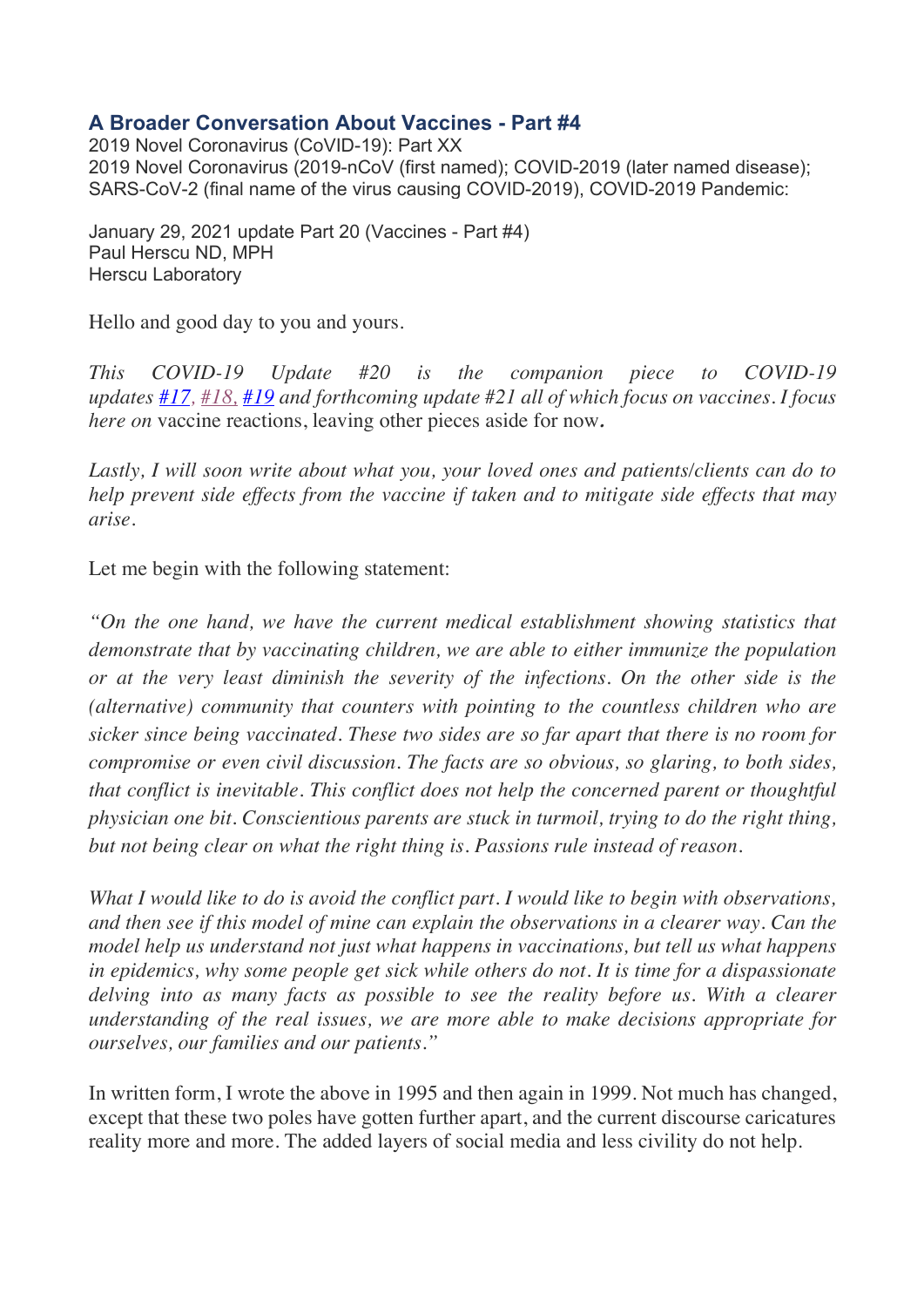What follows is a *very short* discussion on virus, vaccines and general reactions. I italicize very short because it is a part of a much larger description that I published 20 years ago which is itself part of a much larger topic that I have taught for the past 30 years. That said, I write this so that everyone could understand complex science easily.

Generally speaking people tend to think of vaccines as good or bad things, in a very dichotomous way. But really, vaccines present a much more complex topic. Everyone has a sort of belief and an agenda. What I would like to describe here, though, is less about that and more about what actually happens, and why, from a conceptual model that I have held since I was still in school. While it fits within the world of classical homeopathy, it also fits within the larger world of observational science. First on bugs, then on vaccines. What I write below is not in dispute by scientists or vaccine manufacturers or legal settings. The debate is the percent in question.

Please hang in there, as I have a very important request at the end.

# Here goes. **Let's Talk About the Pathogenic Bugs (virus/bacteria/etc) First**

Broadly speaking when we are exposed to a bug, there are always 4 possible ways that we respond to it. And really, if you think about it it sort of makes sense and easy to work with, and best of all matches reality pretty well.

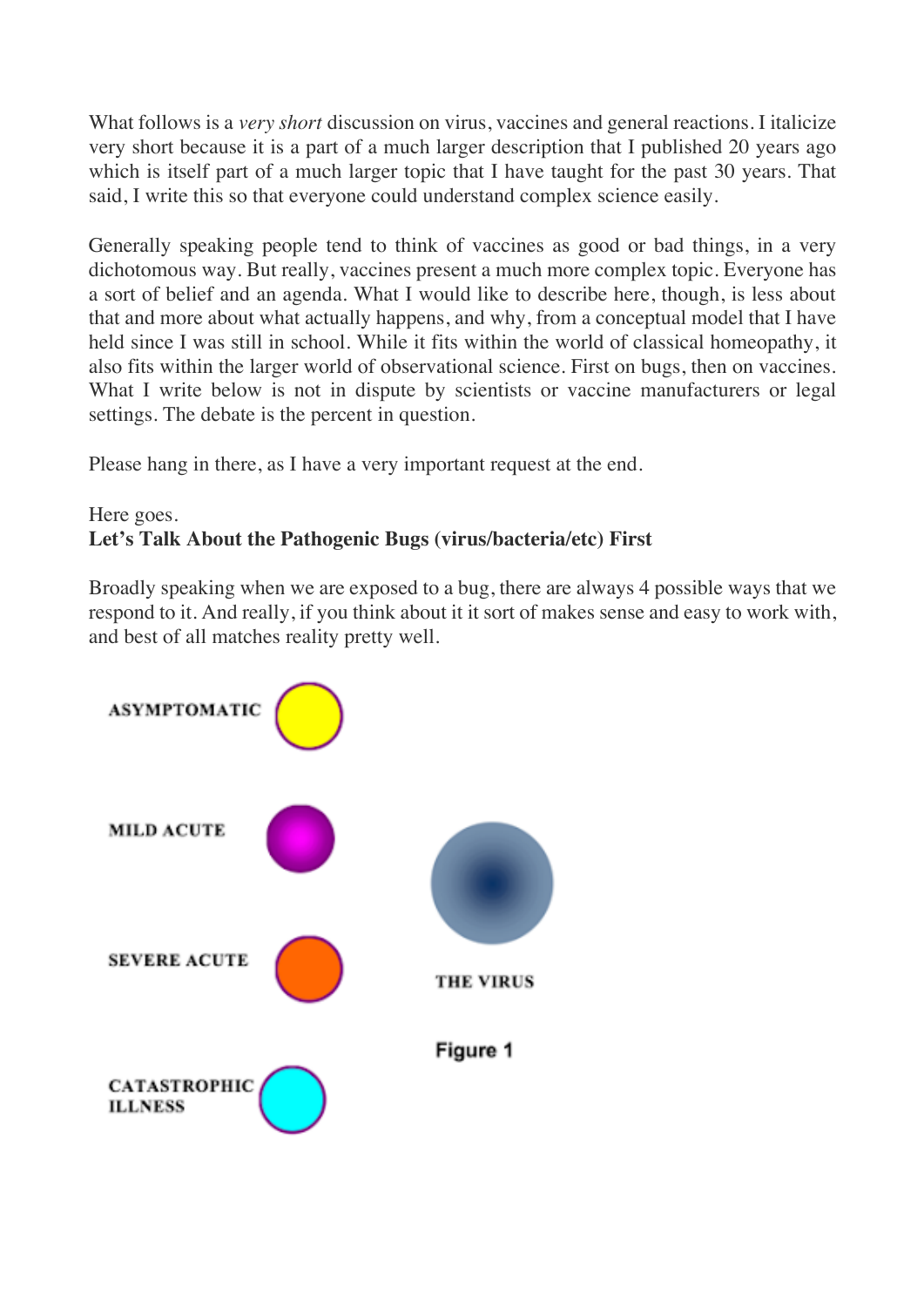If we try to diagram this process, we can look at Figure 1. If this large circle is the Virus then you as the potential host have 4 different methods of responding to it, of interacting with it.

You may have very little relationship to the virus.

On the other hand, you may have a slight predisposition to it, be virulent enough to impact you slightly or weakly even though symptoms linger for a long time, even though the virus might be gone, the person is no longer the same individual.

Thirdly, the person *strains* intensely and unremittingly and mounts a severe fight. Here the person is creating strong intense symptomatology.

Lastly, and perhaps sadly, there are people for whom the virus is so virulent, or their predisposition makes them so susceptible that they are unable to *strain* effectively. As a result, they are left with what I would call a catastrophic illness. They are ill in a lifealtering way, or they perish.

Again, this is a very short version of a deeper, longer conversation, but let's just dissect this a bit more, staying on the 4 groups above.

**Group #1-The Asymptomatic individuals.** There are three major reasons why someone would fall into this category.

A. The first possibility is that the *virulence* of the offending organism is not too strong, it is a 'minor' bug and in a more traditional sense, we would *not* even call it an epidemic. Only some of the unwell folks develop symptoms. For example, we never say there is a pandemic of the common cold, even though many millions get it every year. It is too minor, if you think about it. In this respect, I am thinking mostly of the virus and less about the patient. However, if we think about the patient, then there are two remaining categories.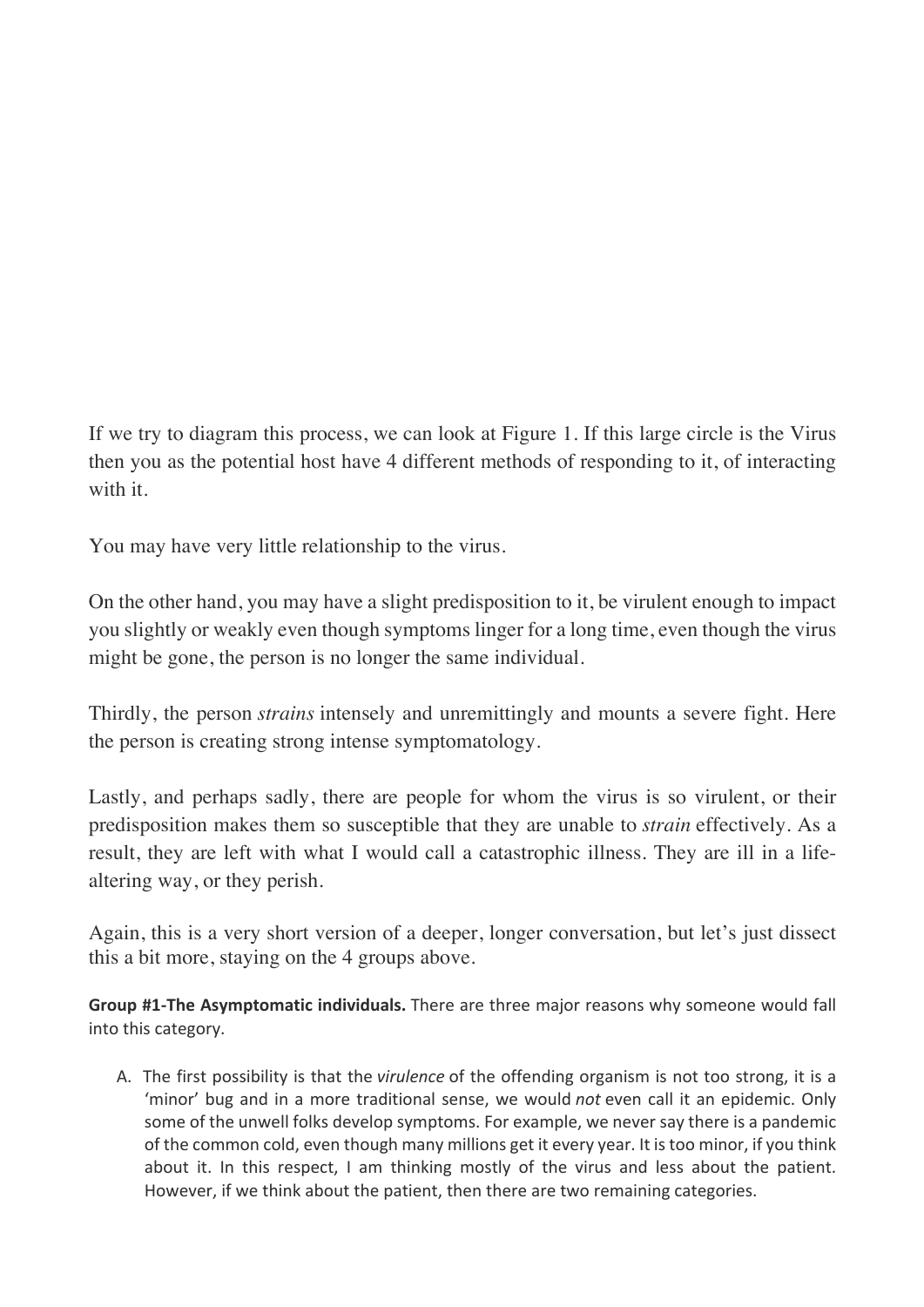- B. The person is very healthy with regard to the virus at hand. They may be very healthy individuals in general, or perhaps they simply have no great susceptibility to the offending organism. So here the immunity comes from being either healthy in total, or just not susceptible to this offending agent. It may be that when the person is exposed to the bug their blood work does not show a reaction, or there are antibodies formed, but it is happening subclinically so that no one is aware of the illness here.
- C. Alternately, there are some people who are so sick that their immune system does not recognize the bug, and they are not susceptible to the virus. The antennae of predisposition is not aiming at this virus. We know these people exist. We all know people that are suffering with a terrible illness, and yet either rarely or never fall acutely ill. For the past 35 years, here I gave the example of William Coley and his powders for the treatment of cancer. For some of the folks no matter how much he tried to create an infection, they were so unwell that they could not mount a defense.

This also means that if we leave the intensity of the virus out of the equation for a moment, and only pay attention to the susceptibility of the patient, group #1 should be divided as in figure #2 below.



**Let me skip to Group #3, the intense responders**. These individuals are susceptible to the virus, their immune system acknowledges the stress *and* mounts a strong defense, where a deal of energy, often suddenly, is expended in a focused, concentrated way. There are three possible outcomes of this interaction between the virus and the person:

A. The person successfully strains in the best way possible by fighting off the virus. Further, the person's immune system **evolves** in such a way that they are no longer susceptible to the virus. This can be thought of as a personal evolution. Now he is healthy *and* no longer susceptible. Essentially, the interaction pushed the person into Group #1A. We know people like this that are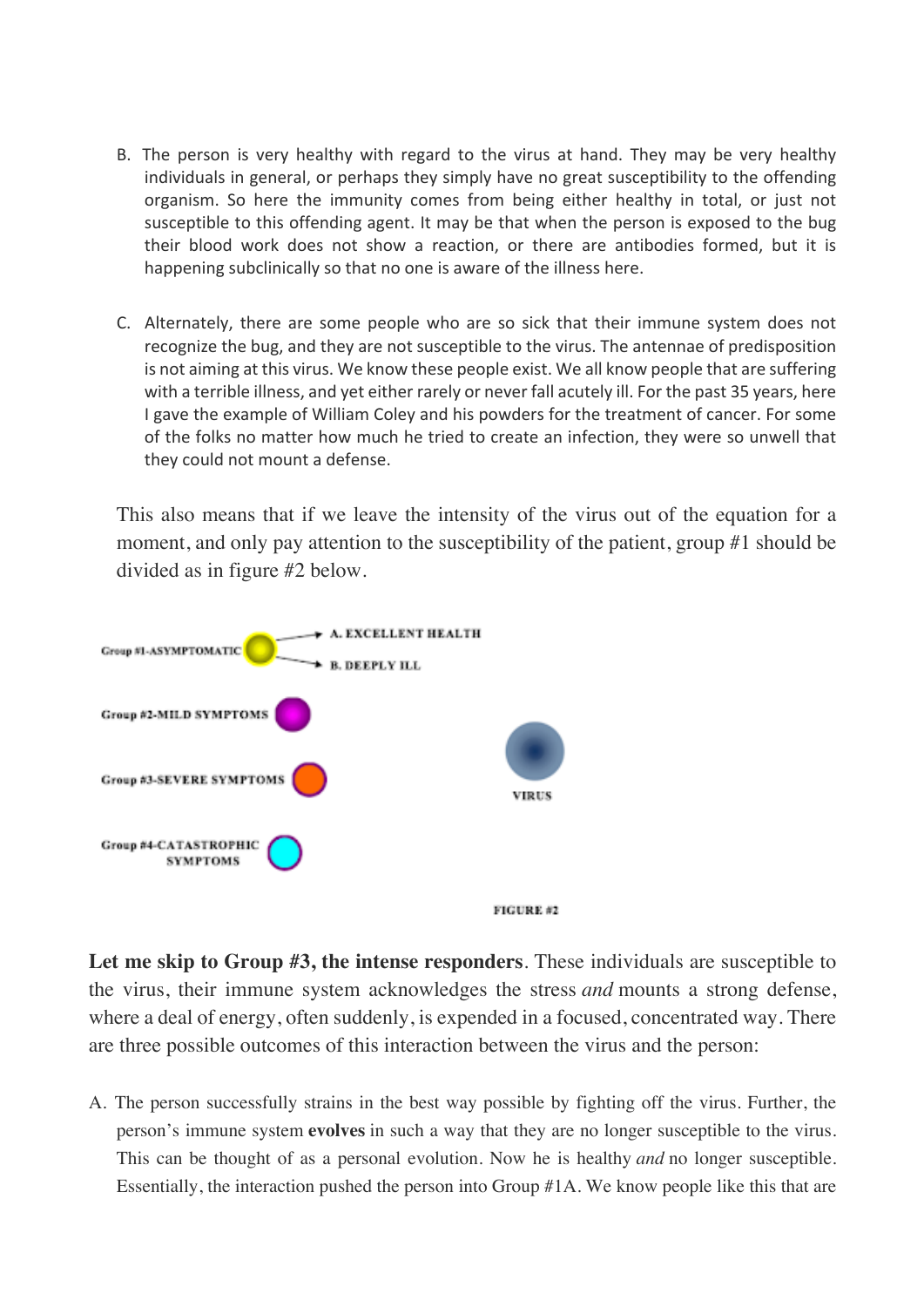exposed to a bug, have a strong reaction and then are no longer sensitive to it again, ever, or for a very long time.

- B. The person successfully strains against the virus **without evolving**. Here the patient puts up a strong defense, fights off the virus and feels healthy again. However, the very next time they are exposed to the virus, they remain susceptible to it, and again respond to the stress by straining in a very severe and forceful manner, just as they did the first time around. We know many people like this, especially children that have an intense reaction to a bug every time they are exposed. Still intense, but not evolving past this reaction.
- C. The person successfully strains against the virus, but in the process, there is a sort of damage to the general immune response. The person in straining against the stress of the virus, is somehow overcome, slightly, by the fight. For all practical purposes the fight looks successful, the virus is vanquished from the body and the person is feeling healthy from that. However, this person may no longer respond in a very strong healthy way to other stressors in their environment. It may be that these people have slipped into Group #2 (to be discussed below). They seem as though they are healthier because they no longer respond so strongly to the environmental stresses. However, when you stop and think that it is the immune system that is not responding effectively it does put into question whether that is a good or bad thing. For example, they no longer respond intensely to a certain virus in the wintertime, but they are settled with chronic allergies, something they did not have before.

This means that Diagram #2 should be modified as follows:



### **Errore. Il nome file non è specificato.**

 **FIGURE #3**

**Group #4 represents what I call those who suffer with a catastrophic outcome.** While patients in Group #3 have severe symptoms develop, they more or less come back to looking normal. There is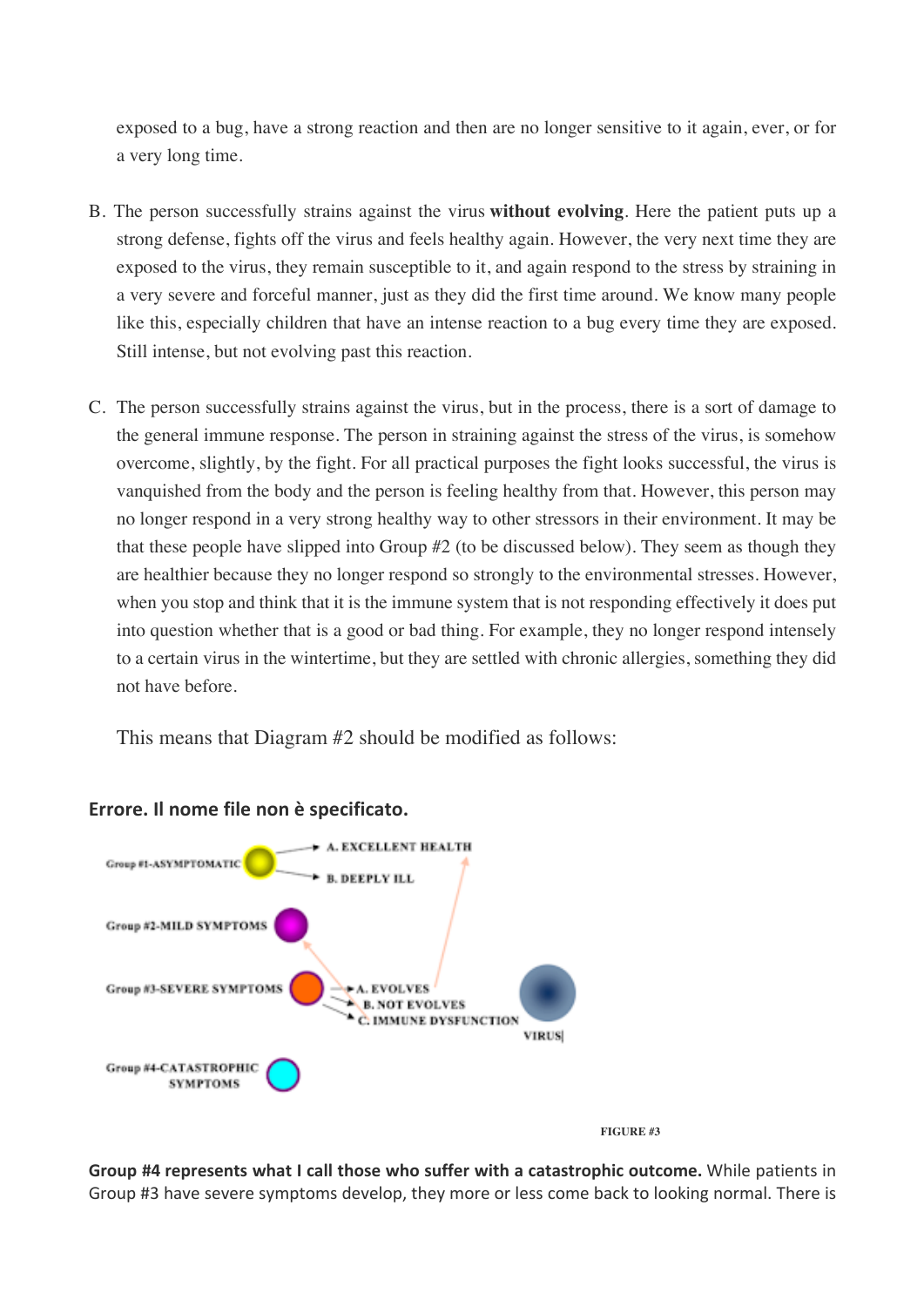a worse outcome possible, though. A person may be susceptible to the virus and may need to respond, but can not respond well at all. It turns out that when some people are exposed to a particular virus or bacteria, it changes their life in a catastrophic way. These are the people who get measles or chicken pox and have it impact their brain. After all, many people who caught polio had nothing more than a bad cold, no problem at all, but those folks in this group were left paralyzed in one way or another for life, or passed away.

These are children and adults that catch viruses and instead of straining against the viral stress with a rash or diarrhea, they end up with meningitis or encephalitis. It is the child who seems healthy but who ends up brain dead or killed from the virus. People in this group, when faced with a particular bacteria or virus have a life threatening, life altering experience. We have seen this in our patients who report this nightmare for themselves or their children. What else can you call it but catastrophic? The impact of these germs upon some individuals is horrific and very real.

For these people, there is some part of their immune system that is not able to strain effectively against the particular virus or bacteria, and the way they respond is going to be life-altering. Luckily, and for the most part, this is a rare occurrence. That is why we don't have millions of people getting terrible problems from common viruses, but we do have some.

Theoretically, these people become profoundly sick due to their high level of susceptibility. Here are two reasons this would be so.

- A. Their level of susceptibility to the bacteria or virus is high to start with. A good example of this is when the Europeans first interacted with indigenous peoples around the world, it was not an unusual occurrence to have the indigenous peoples die from epidemic germs. Their immune systems had never had to strain against any similar stresses. As a result, instead of 'catching a cold' they died.
- B. The second reason is that patients in this group may have an immune system which is overwhelmed by having to contend with other stresses. It is straining so severely already, it is stretched so much already, that when it interacts with that particular virus it can not come close to straining appropriately. This means that at that particular moment, that person's level of susceptibility was unusually high they had no ability to respond appropriately to the virus.

Again, there are many, many pieces I am leaving out from each of these groups, but staying at the more conceptual level.

This means that Diagram #3 should be modified as follows: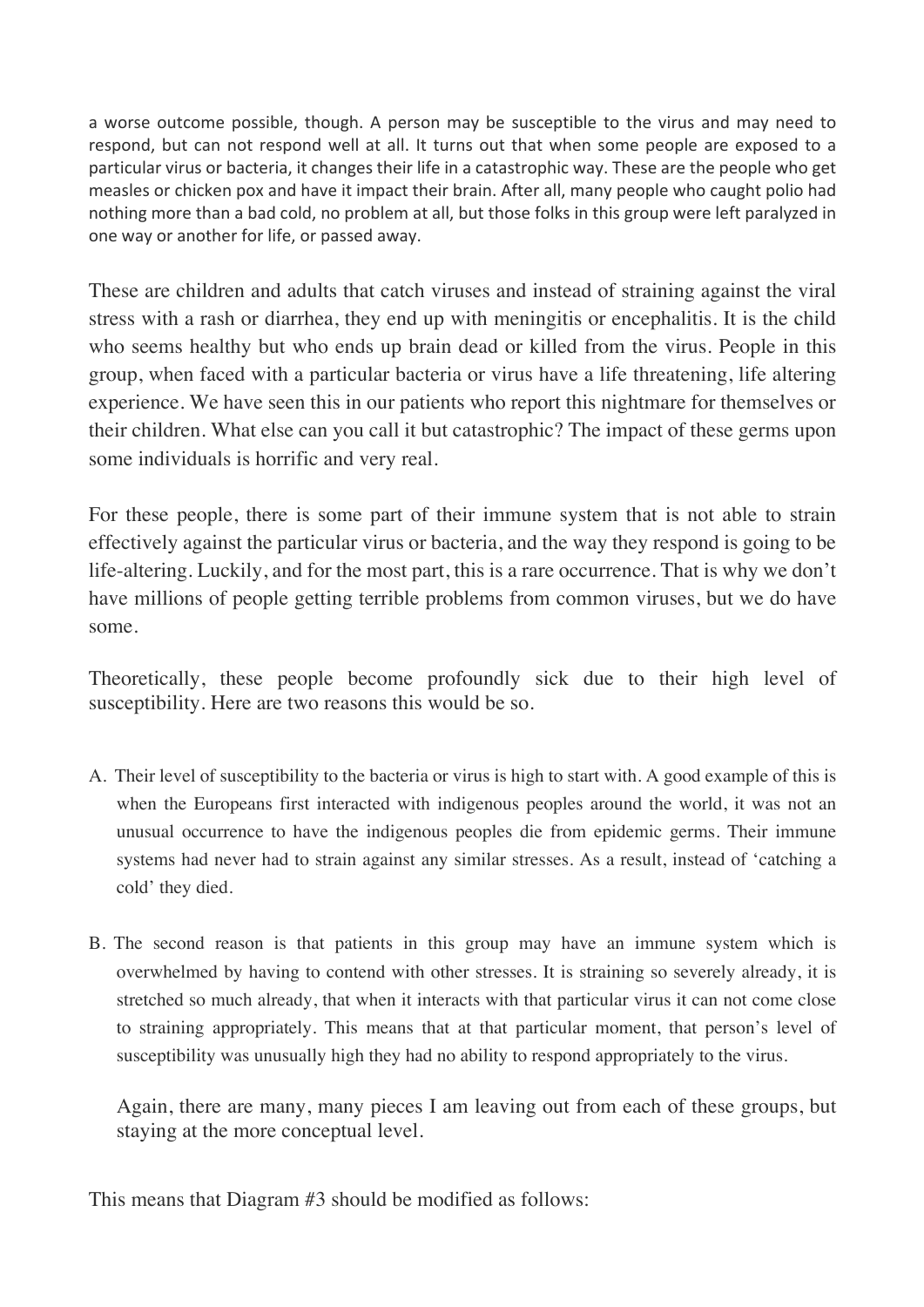

**This leaves the Group #2.** Perhaps writing about this group will lead to the most controversy but here goes the framework for the discussion. We all know people who have had Lyme disease or other viral/bacterial diseases, where they took antibiotics or other treatment, conventional or natural, or recovered by themselves and they are fine and it's over. However, we all also know people who have had the very same viral or bacterial infections and yet have remained ill. In fact, even though the symptoms of the infection may have been mild or moderate, they did not recover fully.

Group #2 is the one that develops recurring complaints such as migraines or asthma, or recurring earaches or bronchitis. Patients in this group develop chronic diseases. As the body attempts self-correction, it is unable to strain successfully to get rid of the stress. There is difficulty and so the individual is stuck in a state of *constant straining* in attempt to adapt. The individual makes it as tolerable as possible by using a constant amount of energy to maintain a *relative* though imperfect balance. So in a way, even though the bacteria is gone, the person is stuck in a response mode.

I developed this model when I was in school, began teaching it in 1990s, wrote about it in the mid 1990s. Every decade another bit of this is taken up by the integrative community, but I hope it is taken up more quickly, as it helps us get to some important questions and answers. *What matters up to now in this discussion is less about the bug and more about the individual, the response.*

In general, in every epidemic these are the 4 ways a person can respond. The only thing that changes is the percent of individuals in each group. For example, with the common cold virus, most people will fall into the top 2 groups, perhaps a few in the third group, and very, very few in the fourth group. With Ebolavirus, most people are in the third and fourth group and finding those in the first of second group extremely rare.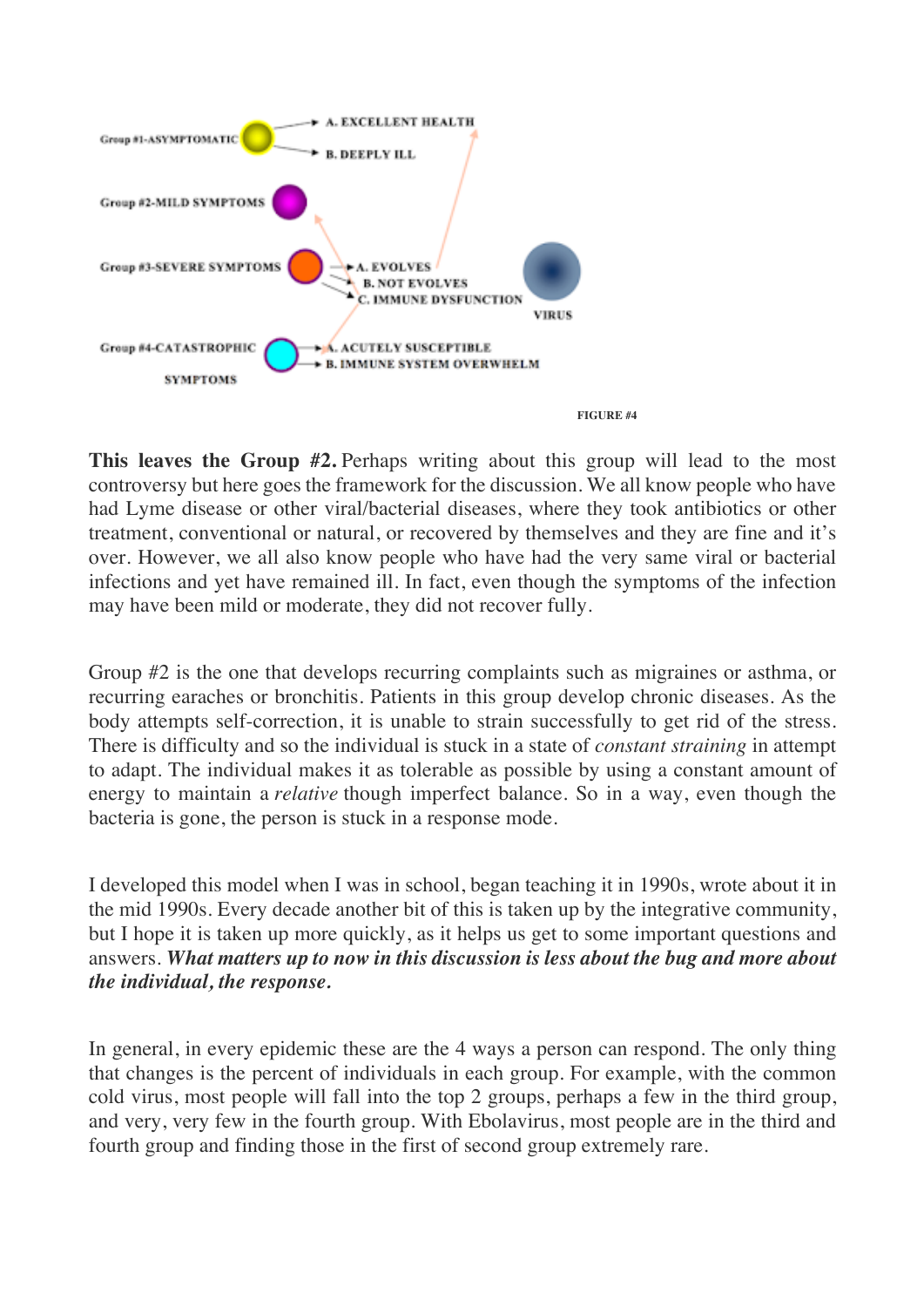### **Let's talk about vaccinations next**

OK. Let's put these virus reactions aside for a moment and talk about vaccinations, again from a conceptual level. As it turns out there are only 4 major ways people can respond to a vaccine (might look familiar here!!) And by the way, there is no debate on this from the science side actually, only from the rhetoric.



Here we go with the descriptions and again they are familiar:

**Group #1-The Asymptomatic individuals**. There are three major reasons why someone would fall into this category.

- A. The first possibility is that the *strength of the stress* of the vaccine is not too strong. These are the vaccinations that are so slight that hardly anyone becomes ill from them. In this respect, I am thinking mostly of the vaccine and less about the patient. However, if we think about the patient, then there are two categories left.
- B. The person is very healthy with regard to that particular vaccination in question. They may be very healthy individuals in general, or perhaps have no great susceptibility to that vaccine at that time. So here the immunity comes from being either healthy in total or just in this one respect. Some of these people do not show the typical immune response to the vaccine, it is as if the vaccine did not 'take' at that dose. Others in this category also appear to be asymptomatic responders, yet *do* show signs of the interaction with the vaccine. Their blood work shows that they are responding to the vaccine. Antibodies are created. However, they do it well, or efficiently, if you will. They are able to evolve the immune components, to increase or produce the antibodies needed to contend with the vaccine, and therefore the virus produces either very slight symptoms or no symptoms at all. In this respect, they are the most efficient. *In this category, they either do not recognize the vaccine or they evolve efficiently as they strain against the virus in an efficient and asymptomatic fashion*.
- C. Alternately, the person may be in poor health already, they are sick to begin with. In fact, they are *so* ill that they seem not to be susceptible to the vaccination. Their illness is severe enough that their immune system does not even recognize this vaccine at the given dose as something to contend with and they are therefore resistant to it. The antennae of predisposition is not aiming at this vaccine at this dose.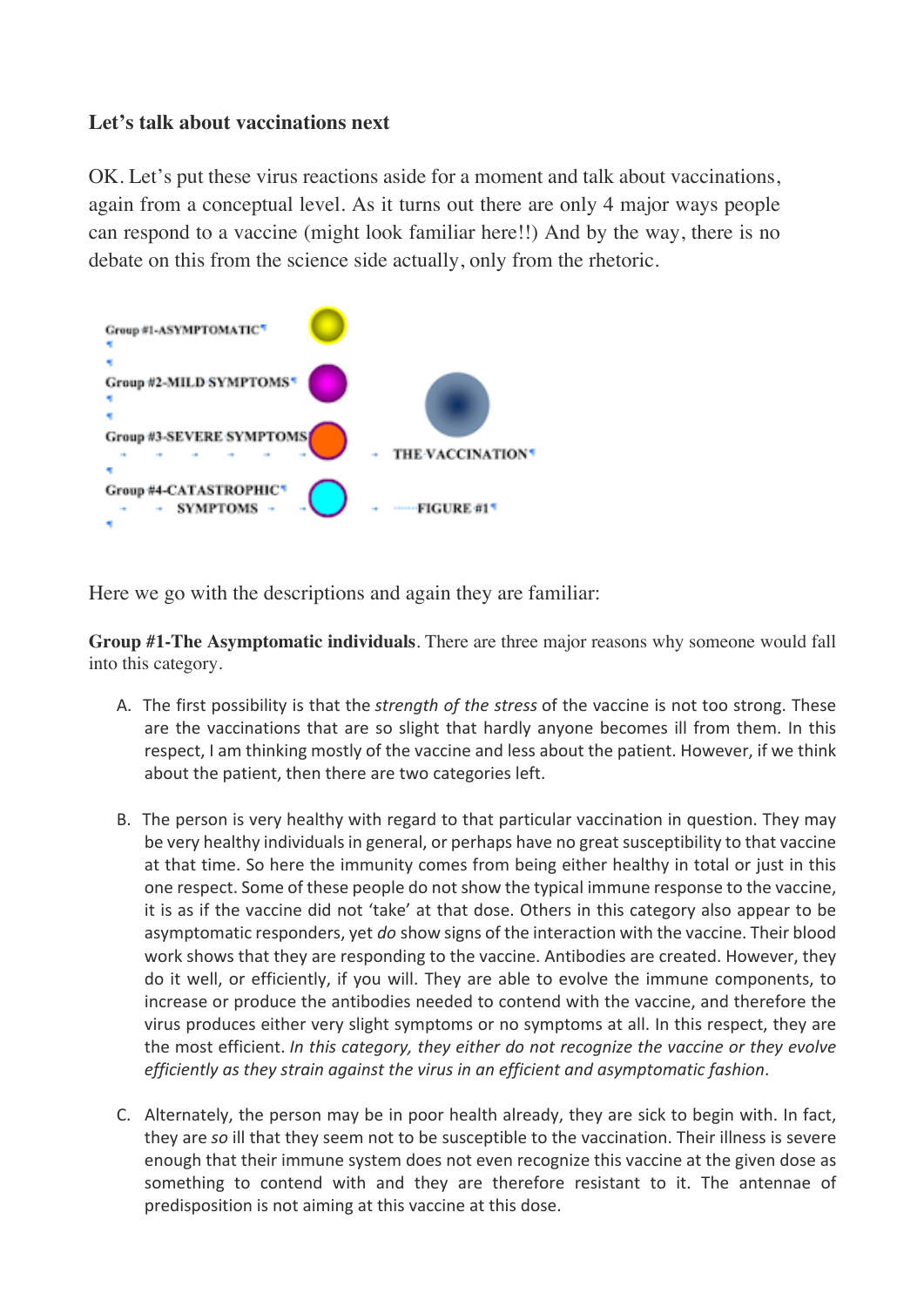This also means that if we leave the intensity of the vaccine out of the equation for a second and only pay attention to the susceptibility of the patient, group #1 should be divided as in figure #2 below.



**Let us take up Group #3, the intense responders**. These symptoms show that the body recognizes some stress (the point of the vaccine in the first place) and is mounting a strong form of defense.

There are three possible outcomes of this interaction:

A. The person successfully strains in the best way possible by fighting the vaccine. *Further, the person's immune system evolves in such a way that they are no longer susceptible to the virus.*This can be thought of as a personal evolution. Now they are healthy *and* no longer susceptible. Essentially, the interaction pushed the person into Group #1A. This is what is most hoped for, while in this group, that vaccinations will give the person a stress, and in reacting to it, cause them to evolve their immune system to become immune to the virus in question. The only difficulty here is that there had to be such a strong response, and while this outcome is good from this point of view, the reaction is too strong. I hypothesize that for these people if the dose of the vaccine was smaller, they would have evolved the way the physician wanted, the vaccine would have 'taken' but without the overreactive initial fight, possibly without showing any overt symptoms at all. Essentially, what I think is that these people, if given a lesser dose would have been part of group #1.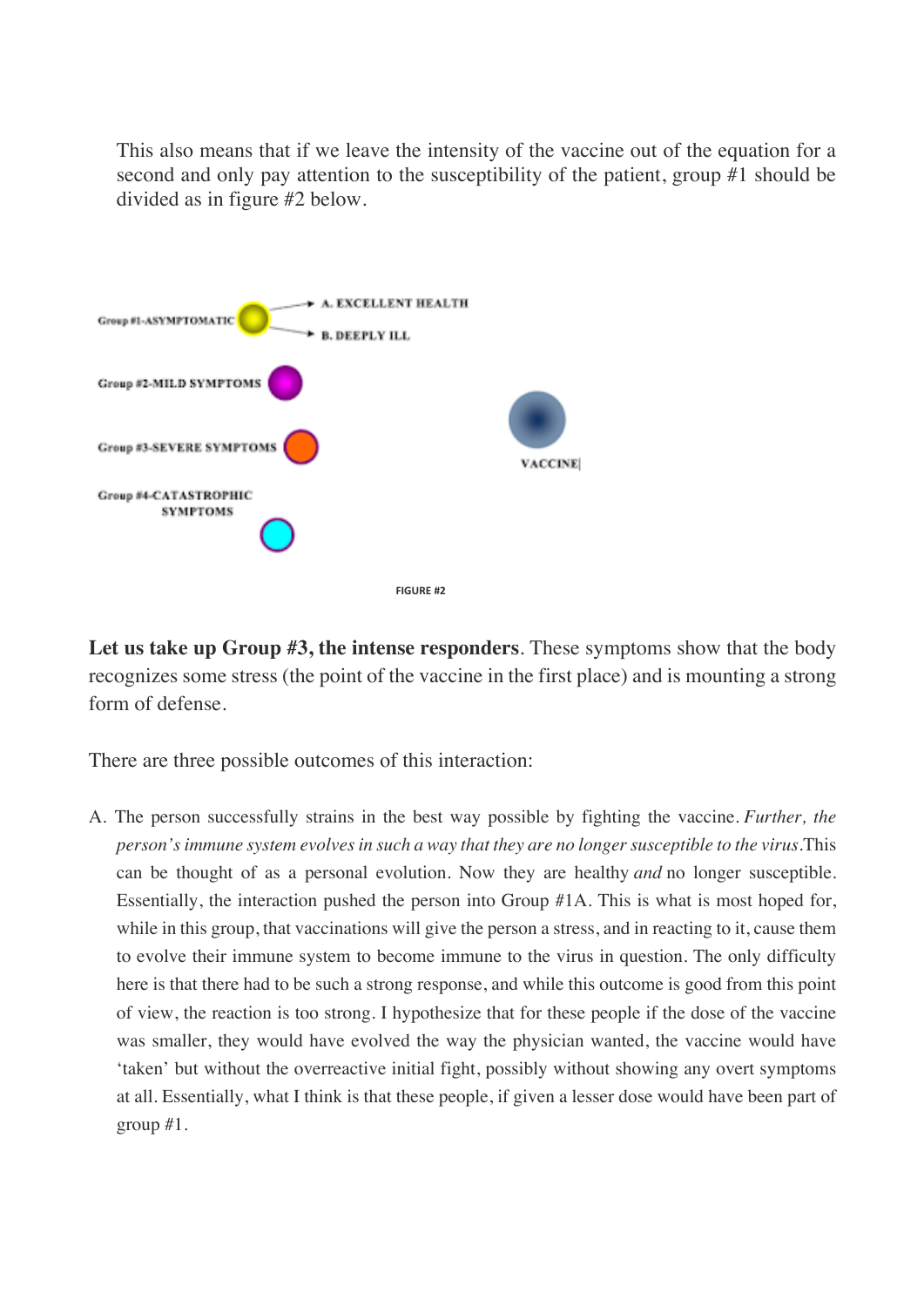- B. The person successfully strains against the vaccine *but without evolving*. Here the patient puts up strong symptoms temporarily and feels healthy again. However, the very next time the real virus is near them, they are still susceptible.
- C. The person successfully strains against the vaccination, but in the process 'damages' the general immune response. The person, in straining against the stress of the vaccination, is somehow overcome by the fight. For all practical purposes it looks successful, the antibodies rise, the vaccine 'takes'. However, it may be that these people have slipped into Group #2 (described below).

This means that Diagram #3 should be modified in the following way:



**Errore. Il nome file non è specificato.**

**Group #4 represents those who suffer with a catastrophic outcome.** While patients in Group #3 have severe symptoms develop, they more or less come back to 'looking normal.' There is another possible outcome, though. A person may be susceptible to the vaccine and may need to respond, but may not be able to respond well at all. It turns out that when some people are vaccinated, it changes their life in a catastrophic way. Some develop a bad case of the illness that they were being vaccinated for. If a live vaccine is given and the person is unable to mount an effective form of response, the virus or bacteria runs rampant. Also, these are the people who develop severe neurologic disorders that cripple their lives forever. These are the ones that may die from the vaccination.

Where the vaccine *stress* causes a *strain* i.e., fever, rash or diarrhea in some, people in this group wind up with meningitis or encephalitis. It is the child who seems healthy but who ends up brain injured or dies from the vaccine.

This of course is acknowledged by all and is not in debate. Luckily, and for the most part, this is a rare occurrence. That is why we don't have millions of people getting these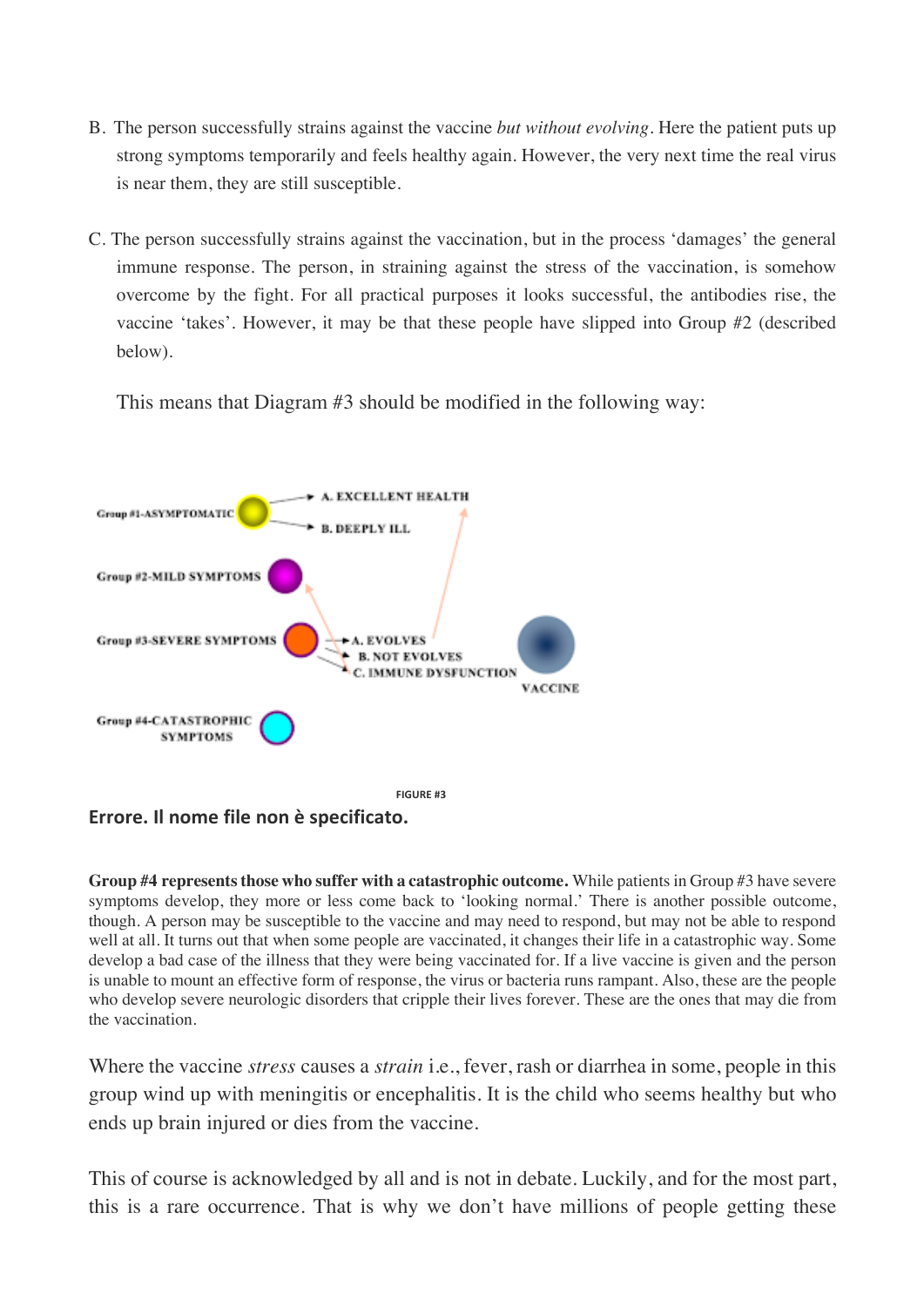catastrophic problems from vaccinations. Nevertheless, they do exist, and have often ended up in our offices.

Theoretically, these people become so profoundly sick because their level of susceptibility to the vaccine is high. I can think of four separate reasons why this would be so:

- A. Their level of susceptibility to the vaccine is very high to start with. Their immune systems had never had to strain against anything similar before. They are overwhelmed by the effort.
- B. Their immune system is overwhelmed by having to contend with other stresses. It is already straining severely, it is stretched too much already, so that when it interacts with the vaccine, it can not come close to *straining* against it appropriately. This means that at *that particular moment*, their level of susceptibility is unusually high.
- C. The mode of administration. Our immune system has developed over time, in its capacity to interact with microbes. The physiologic goal I believe, has been to develop more of a *symbiotic relationship*, rather than viruses and bacteria acting immediately with a kind of predatory nature on first contact. Over time as a species or subspecies or, in our case, a culture, we interact with a certain germ, we adapt in such a way that the virus is less deadly to us. This adaptation takes certain forms and plays by certain rules. One is that the immune system has learned to respond to viruses and the bacteria, somewhat *by responding to their vehicle of transportation.* We catch a certain bacteria by breathing it in, versus another one that we catch by ingesting, and yet a third by directly injecting the bacteria into our skin by a skin penetrating injury. As such, our immune system has learned to recognize the intrusion via specific modes of entrances. The problem may be that when we come with a vaccine injection for a bacteria or a virus that we usually breath in, it could be that our immune system does not take full advantage of the interaction. In fact, it could be that there are more injuries from the mode of delivery than from the vaccine itself.
- D. Contaminants. While this may be a combination of the above points, I think it needs to be mentioned separately. The vaccine is not only an attenuated form of the virus or bacteria. It contains within it several other components. Besides the virus, there is the preservative, as well as culture medium, as well as molecules to upregulate the response. Historically, these have taken the brunt of the problems associated with vaccinations. First was the horse serum and the life-threatening reactions that were caused by those impurities. Later it became the egg serum and the diseases that it produced, the most infamous, the flu vaccine of the mid 1980's and the disorders that the vaccine caused.

I debated whether I should place this as point D or just as part of point B, as a problem from overwhelming the immune system. I finally decided to place it in its own category because of primary reason of this writing in the first place. Describing a clear enough map so that it gives us a place to focus on. By creating this point, I am saying that it gives us a clear target where we can improve vaccine delivery. By clearly showing that this is its own problem, we can point to where we may be able to bring about improvement. Here, by minimizing other substances that may cause difficulty, we can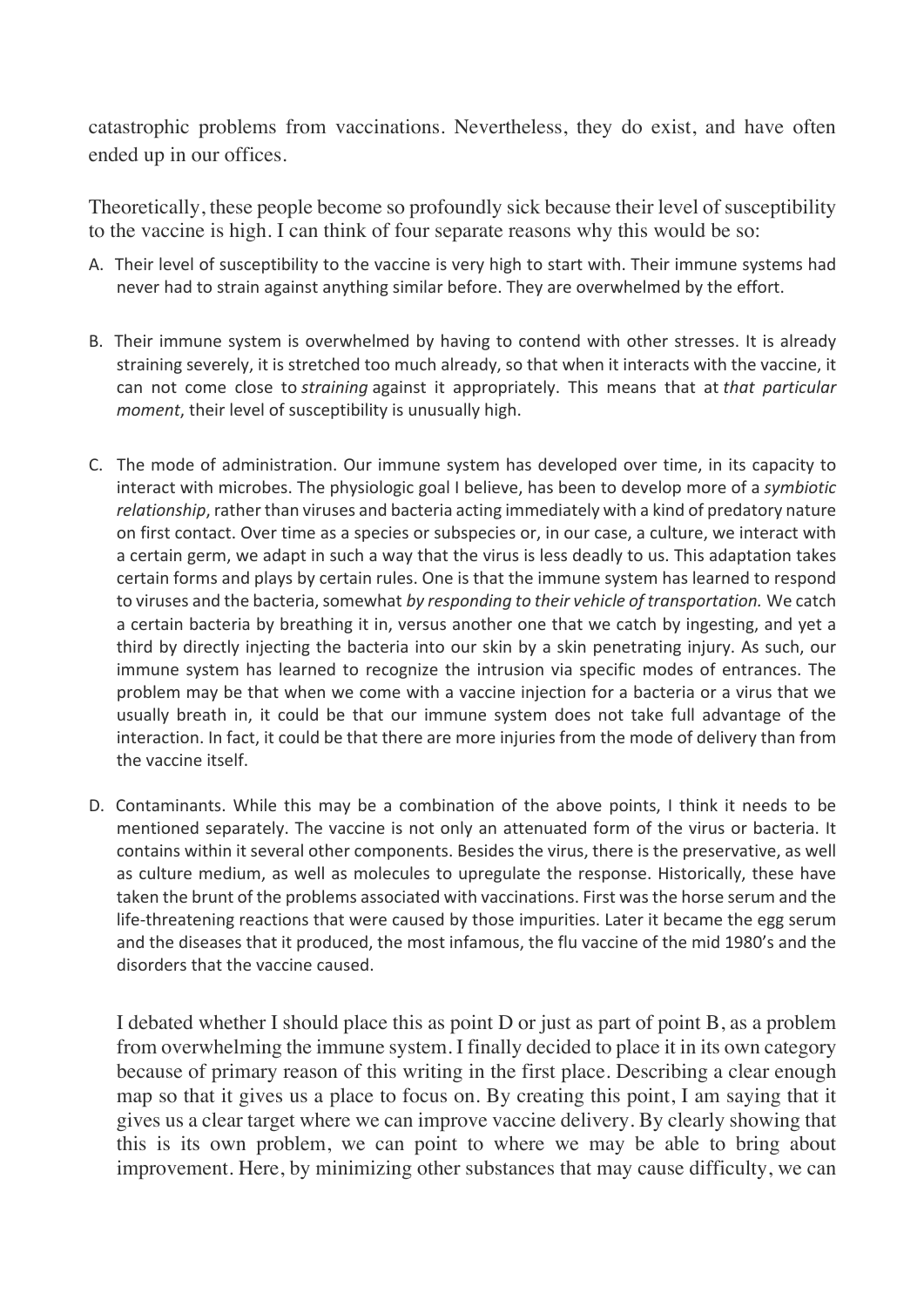have an immune system which would address one main stress rather than several stresses, at one time.

Diagram #3 should be modified as follows:



**This leaves the Group #2 to discuss.** People who belong to this category get vaccinated and become chronically ill afterwards. Even though the symptoms of the vaccination are not severe at all, in fact they may be mild or moderate, the person did not recover from that *stress*.

What is interesting about the people fitting group #2 is that as a group, they do not seem to suffer acutely from the vaccine in any severe form. Yes, they suffer more than group #1, but not nearly as badly as group #3 and surely not as bad as group #4. And so it may seem as if they did well with the vaccine. In fact, the vaccine seemed to have 'taken'. They do not get sick with the epidemic that they were vaccinated against or if they do, it is a minor episode. So in fact, it seems as if the vaccine protocol worked for them. It did what it was supposed to do. It is in the greater picture, though, that you can see that there may be a price to pay from this relative 'immunity.' We may find that the person who has these weak reactions to a virus and bacteria or vaccine become chronically ill.

### **Similarities**

I hope you have seen that there is similarity between the reaction to a vaccine and a reaction to the wild virus or bacteria during an epidemic. The questions that it raises are many. What are the links between the two responses? How does vaccination alter the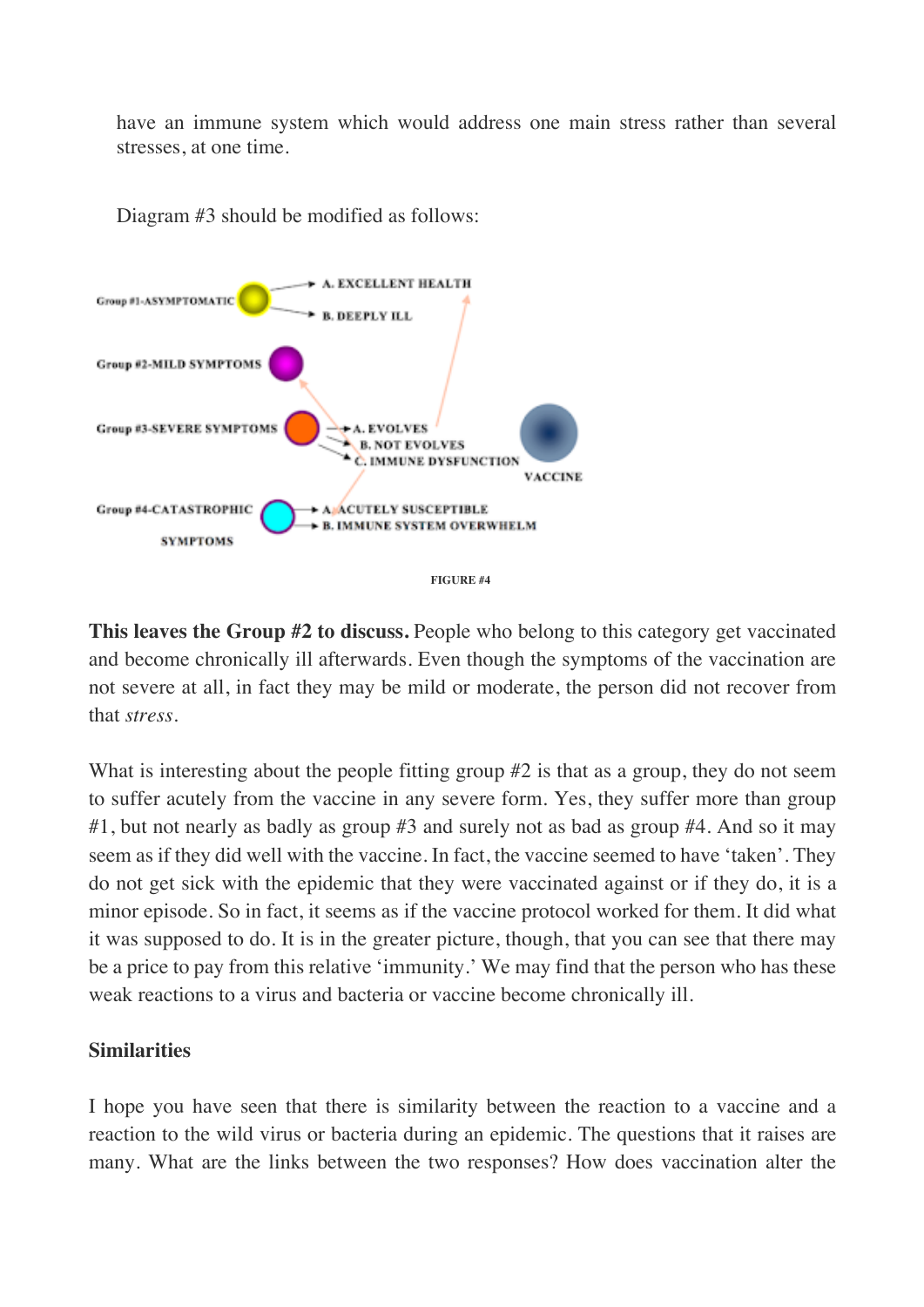percentages of each group? How does vaccination alter the overall outcome of the health of the person? Is there a relationship between the vaccines and the rise in chronic disease?

As a review, from this point of view, a vaccination is a specific kind of stressor. From the fact that we know that vaccines are aimed at producing a response, we should also be equally sure that some people will have a violent, intense reaction to them as per the assumed susceptibility of the overall population in general.

Now as I looked at the list of responses to the wild virus/bacteria and vaccination, I am struck by the fact that the 2 lists mirror each other. The question for me is: is there any proof that the two lists are in fact the same lists for the same people? For if they were, it would lead us to very specific protocols in treating our patients.

For example, Let's look at group #3. These people have a strong reaction to a vaccine and then they seem okay. However, perhaps it is exactly the same people who will get the severe illness in case of an epidemic.

More importantly are people in group #4. Some people catch a virus or bacterial infection, for example get measles, and they're going to die. Perhaps it is the same people who when they get vaccinated have a horrible, life-altering response to the vaccine. Perhaps some part of the immune system is just not able to deal with the virus and any exposure is going to be life-altering.

If this is so, then maybe people do not all need the same dose of vaccine to strain efficiently. Perhaps instead of looking simply at the vaccine, it is time for us to look at individual susceptibility, we can say that some people would not be able to handle the same dosage as others. Further, we may need to identify people that would fit into group #4 and give them only a minute dose of the vaccine, if any.

Also, if some people's reactions are from the impurities or medium rather than the viral parts, then we need to find the people sensitive to those parts and isolate them from the harmful effects and at the same time develop vaccines that do not have those others parts to them.

Further, in relation to people fitting into group #2. Thus far, regarding vaccinations, the traditional medical model has looked at the specific antibody in question regarding efficacy and looked at specific short term effects as negative outcomes. In that regard, it seems as though the requirements to claim that some disease process is related to a vaccine has changed and continues to change. The parameter in relation to time has shrunk to only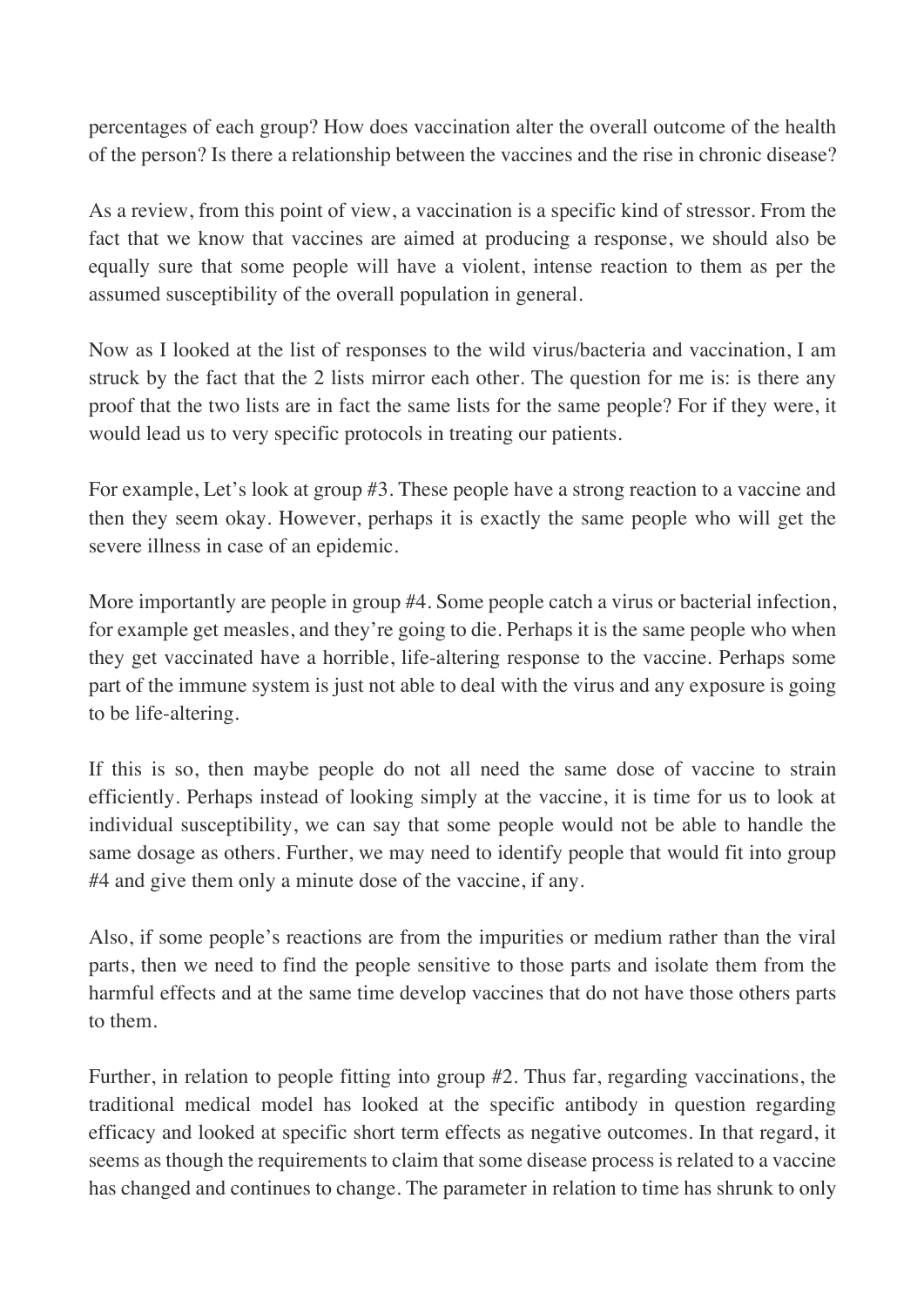a few days. For it to be considered related to the vaccine, the symptoms must arise within hours or days of administration. The symptoms related have also been ones that are related to the specific virus. In relation to group #2 though, I think a broader view must be taken. We need to redefine the parameters of how adverse reactions are defined. We need to look at the overall health of the person from before the vaccine and after the vaccine.

Group #2 intimates that the overall health of the person may somehow suffer. It is a tradeoff, where the person does not react to the community virus in a terrible way, but in exchange develops other symptoms. We need to not only compare, for example, in polio, paralysis versus paralysis, but maybe paralysis versus asthma, etc. In short, is there a net gain or a net loss from the vaccine being given? Here I can think of two possible types of harm.

*First, the vaccine itself may stress the person so much* that they become chronically ill. Here, the assumption is that the stress of the vaccine has somehow hampered the immune system from being able to function as well as it had before. While the focus may be on raising the antibody to a certain level, it could be that the tradeoff is that other parts of the immune response no longer function optimally.

(As an aside, and not to belabor here, there is a second type of potential harm that needs to be investigated. Here the vaccine, by being effective, stops the person from responding fully to the potential infection of the wild virus. In a truly symbiotic relationship, where we gain something from the interaction with the virus, this lack of reaction and interaction would find some part of us lacking. Could it be that the immune system needs certain illnesses, certain acute infections to trigger it to grow, to evolve to a better level of function? Could it be that the lack of infections has led to increased chronic disease in our population? Could it be that the general immune response is worse off not being challenged and therefore is unable to work properly? This is a very deep topic that we cover elsewhere in our classes. I mention this here for completeness sake.)

We truly know so little about how the global immune components function and how it is that we recognize a foreign thing as "other." A few decades ago there was a science article written discussing the increasing rates of asthma and the possible reason being that the children were not getting acute illnesses any longer. This correlation is hypothetical. However, it lays in the middle of our model. It gives us further points and a concept to consider. It suggests certain studies that can and should be done.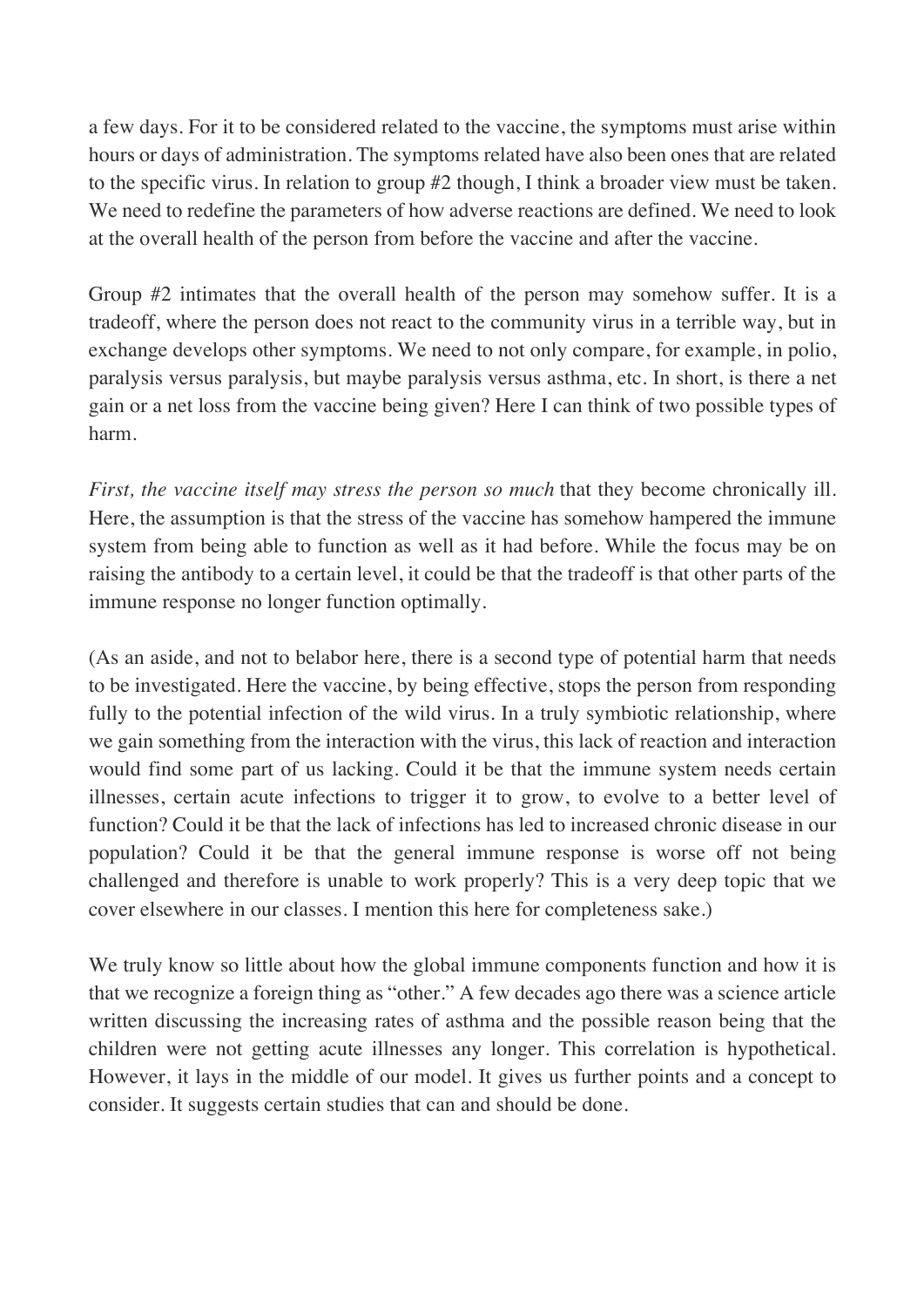I ask many questions, but I can not answer them definitively. No one can. To answer these questions properly we need studies and to have studies we need funding, interested researchers, and subjects/patients/volunteers. None of these have been available.

## **Same/Same**

I go back to think about a conversation I had with a farmer. He helped me notice that all the apples on the tray that he was holding were more or less the same. All of them were the same size, shape and color. He said that is how the distributors like it. They want everything homogeneous. They want everything identical because it is easier to handle the transaction. This is similar to the approach to **public health medicine**. Whereas **medicine** is very much concerned with the health of the individual, **public health** measures look at the population as a whole. For the **public health sector**, the community is the patient. *Those two views, the health of the individual and the health of the community are sometimes the same and sometimes run into conflict with each other. This is especially true in the world of vaccinations*.

The public health sector, wanting to prevent communicable diseases, proposes vaccinating the *population* against specific illnesses. However, from the point of view of my model, anything that stresses the people in a *community* can potentially create different effects on particular individuals. These differing effects are based on the *individual* response, on the *individual* ability or the need of the person during the interaction between the vaccine and their individual immune system.

While the public health concern is real and the theory makes sense, it does not play out as well in practice. People get sick from the vaccine; people die from the vaccine. But also, people still get sick from viruses that they have been vaccinated against. So clearly the story is not complete. No one argues that it is, though the public health community does have the public relation slant that poses there is complete understanding.

The model of stress and strain cuts both ways during this tense argument. There are many people who are against vaccinations that raise the argument that vaccines do not work at all. I think this argument is faulty, and flies in the face of hard data. Further, it is a dangerous argument, as I hope to show.

Another argument holds that polio and a host of other viral/bacterial epidemics were disappearing *before* the vaccine was introduced. Many people place their whole antivaccination feelings using this as their sole argument. I see this as a dangerous argument to be addressed. Firstly, it is easy enough to demonstrate with animals that those that are not vaccinated have a higher rate of infection than those that are. Secondly, there is the fact that small pox is gone, with the only explanation being that it went with the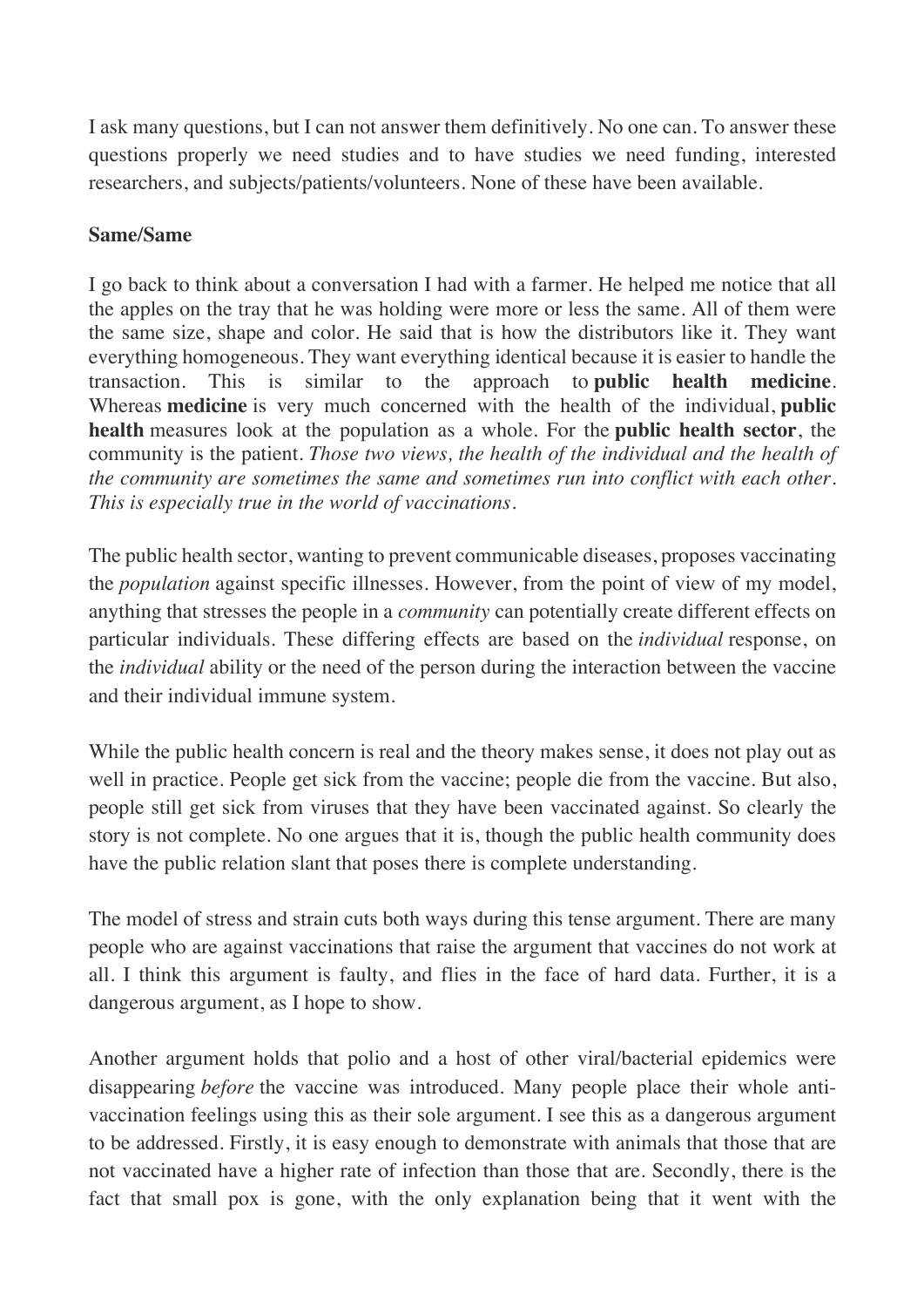vaccination, as the populations that had it last were the ones that were *not* vaccinated. Thirdly, if we follow the efforts to eradicate specific illnesses one at a time, we can see that in fact, they *are* going away. Vaccines do do something of what it is claimed they are doing.

However, there *is* something to the point that epidemics do seem to recede by themselves historically. I think the answer there is not to say that vaccines do not work. Rather, we should look at the concept of stress and strain and of co-evolution, as described before. The best outcome is not to have the virus kill us. Rather, to have the virus become less lethal and at the same time have our immune system work with the virus/bacteria in such a way that, even though we may become sick, it is not that bad. Further, that catching that very infection in some way helps us as well, in some way helps our immune system in general.

I said that I think that this argument is a dangerous one. I think so for two reasons. First, by sticking to that argument, you make yourself blind to the concept of individuality and stress and strain, as described above. It limits your ability to understand life processes. Second, and most painful is when the child becomes ill. I have seen many times people who clung to the above argument that vaccines do not work. Once their own child became ill in the midst of an epidemic, they were filled with self-doubt, and regret. They felt they harmed their child. They felt that the whole 'anti-vaccination movement' led them astray and some even became spokespersons for the vaccine community.

In reality these parents never understood the issues. And in reality, they made their decisions based on a poor understanding of what they were deciding upon. I have especially seen this in many of our natural health colleagues. They do not understand the issues because, deep down, they never felt that vaccines work. Once they change their mind on that issue, they become hostile, mostly as a way to justify the feelings of having 'made a mistake'. If you make a decision, it should be based on something a lot more solid than the argument that vaccines do not work.

Let's us agree that the observations made on the effects of vaccines and the way epidemics are handled are more or less correct. If you remove the word vaccine and use instead the word stressor, at least some of the emotions will give way to reason. Let us agree that even though we are dealing with the same virus, different people may relate to the virus in different ways. And, let us agree that different people may interact with the vaccine in different ways.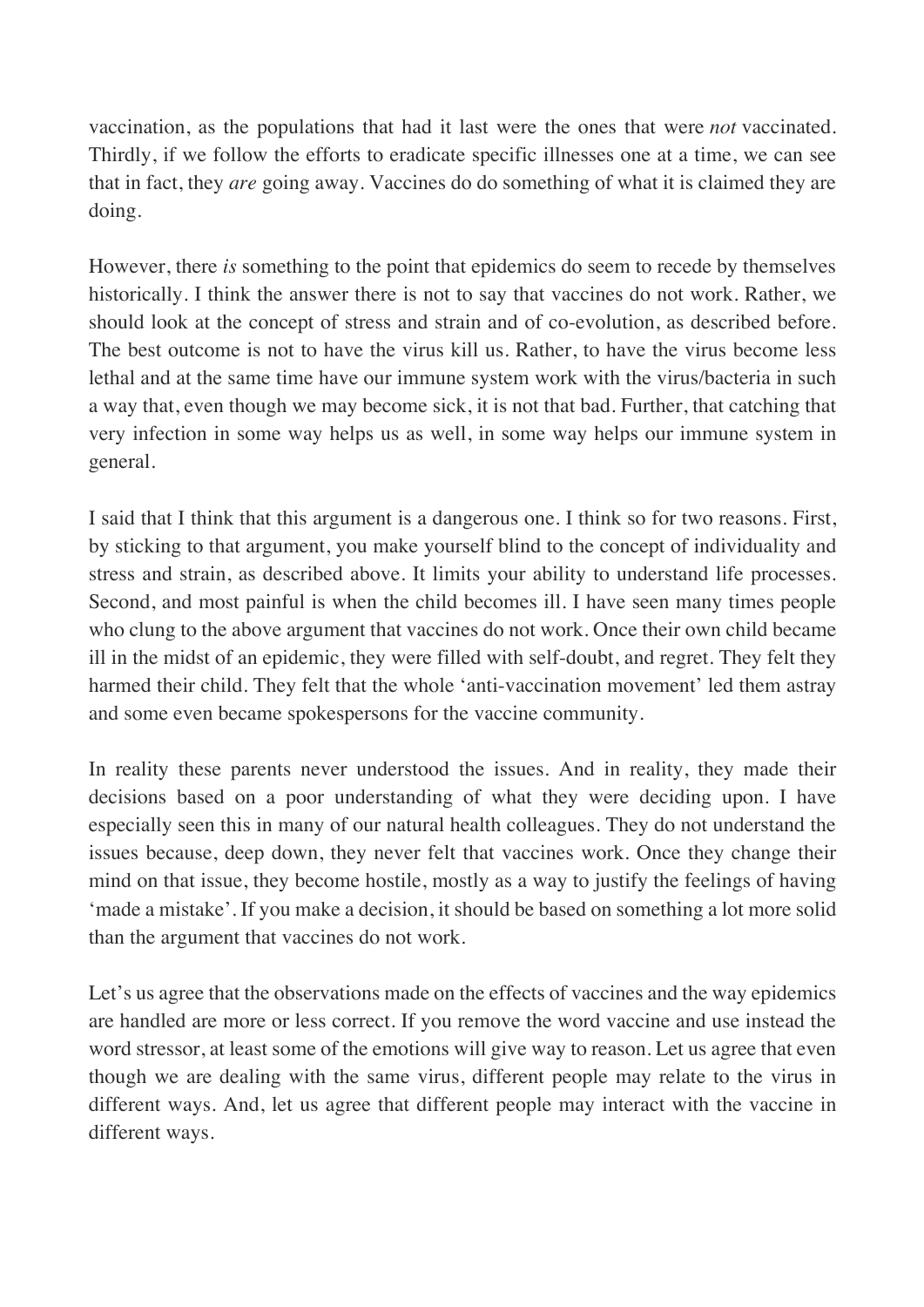If you look at the list of responses of the virus, and at the responses to the vaccine, one is struck by the similarity. In fact, they seem to be the same list. It seems that there are similar responses to both stresses, **with only the percentages and some of the responses being different, they correspond to each other.**



#### **Where Does This Leave Us?**

If the reality is that responses to vaccines fall into the same categories as responses to viruses during epidemics, where then is the difference and how does this help us?

From the above possible reactions, we may say that by using vaccines, we change the predisposition and reaction of the host by creating more of one response and diminishing another. By the fact that there are less strong responders, we can say that Group #3 diminishes when the wild virus is encountered after vaccinations. So too are there fewer Group #4 responders to the virus. But the question is, now that there are less of these groups, what are there more of?

While I would like to say that the best outcome wins, I think the answer is a bit muddier. I honestly believe that some people get vaccinated and in fact use the vaccine to evolve their immune system, just as if they were exposed to the virus in the wild.

I also believe that some get vaccinated and have a catastrophic event happen to them. Their health is changed for the worse.

I also think that many people become immune to the virus because the vaccine has altered their overall health in such a way that they *can not* respond strongly anymore. These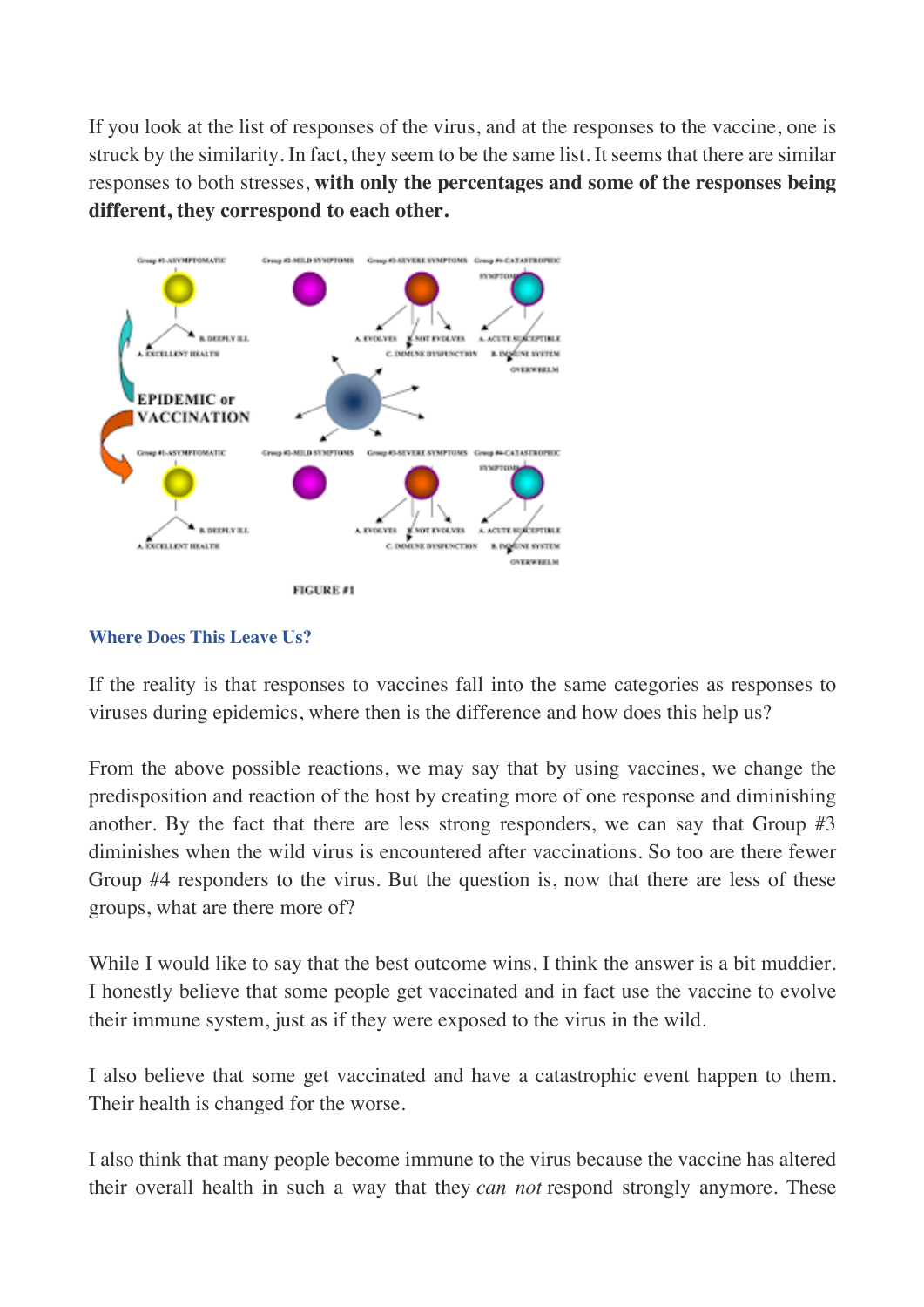people no longer catch the virus, or more specifically these people catch the wild virus but do not respond strongly to it. It is a mild reaction.

In a way, if you think about it, that is what we wanted in the first place. What we have done is change ourselves, forced the evolution of the person, in such a way that we no longer suffer from these viruses. This is what we would have liked to see in nature, naturally happening. The problem is that it seems to have made our ability to respond to other things in the environment less well at the same time. *That is not what we wanted.*Yes, there is the issue of the initial bad effects, but further, there is the chronic, alteration of the rest of the immune response that may be even more problematic. In a sense, we are trading in acute infections, for chronic disease.

The model therefore gives us the places to look for ways of optimizing the situation so that both the individual and the community benefit in the long run. By understanding that there are particular ways people respond to both microbes and vaccines, we can develop research that helps us:

- 1. Find out who the catastrophic responders would be.
- 2. Find out why they would respond that way.
- 3. Find out how to fix it.
- 4. Find a method of vaccinating them so that this does not happen.
- 5. Find out who would turn into chronic responders to the vaccine.
- 6. Find out why they respond that way.
- 7. Find out how to fix it.
- 8. Find a method of vaccinating them that does not cause any damage.

In short, find out how to turn everyone into a responder to the vaccine that in some way will evolve their immune system, so that they are not just better off in their response to the virus in question but have a better, more mature immune response, in general. I think this is a more productive way to look at this issue. It is an improvement from the one side who says that there is no danger from vaccines, and the other side saying that all vaccines by their nature damage the individual. While the latter may be correct at times, it does not mean we throw out the concept in general.

And this is the crux of the debate, the fight, if one were to articulate it properly and clearly. It is not whether vaccines are good or vaccines are bad. Rather, by using this vaccine in this population for this virus, are we in general lessening the most harmful severe acute situation? (I think the answer is yes here, and is measurable by antibody testing). But on the other side, is it possible that by using this vaccine we may be causing some larger harm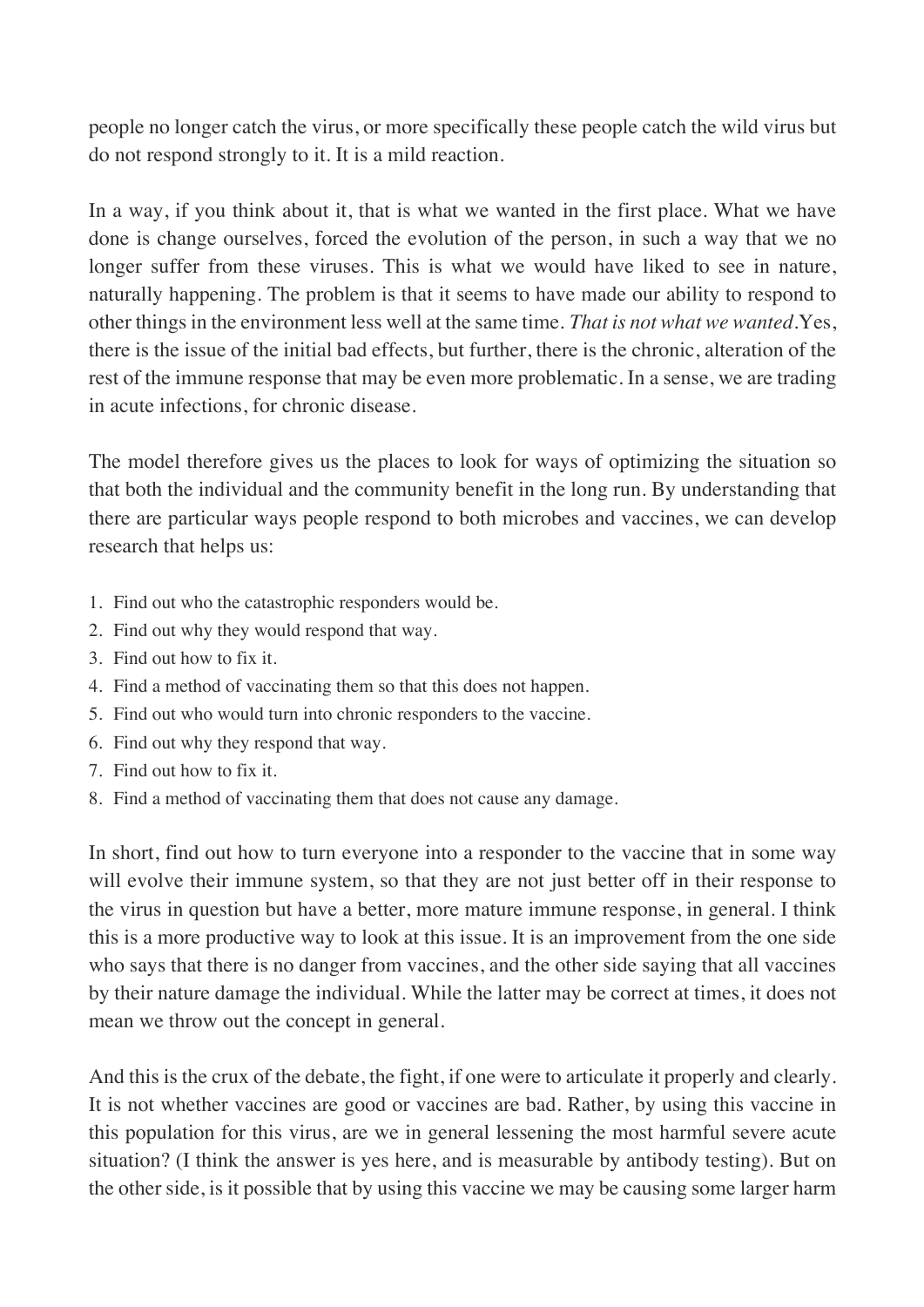in the immune response? (I think the answer is yes here also.) The question should be, therefore, on the percent changes by using or not using a vaccine. Which brings us to the COVID-19 vaccination programs around the world.

## **COVID-19**

Let's talk about this current epidemic and the vaccination, in the context above and what I wrote about in December 2019 and January 2020.

When COVID-19 began, I highlighted this model, and using this model I said the following:

Of the total, about 15% fall into an intense reaction or a catastrophic reaction. (Groups 3 and 4).

About 80-85 percent are in the asymptomatic/mildly symptomatic group. (Groups 1 and 2)

As you may recall, I really focused on us needing to get a precise count of the asymptomatic, and could not understand why this was not being done, as it is very important in terms of this discussion and that of vaccinations.

By understanding that this is a mild form, it means several things, most especially, I highlighted that this is for most people not so much an acute situation but entering a chronic reactive state (Group 2). By March and April, I said once we are less worried about dying from this virus, what we will begin to recognize is that MANY people will be left with chronic symptoms from the virus. This model predicted that about 6 months before it became evident.

Basically, from this model, some people die, some people get really, really sick, and most people are either completely fine or will be left with chronic complaints.

One more thing here that, at this point no one has described. My main worry with some of the mildly symptomatic folks is that they will have chronic ailments *emerge* years down the line. There is precedence for this from other infections. But let's have this sit here for now as a prediction, since it takes me off our path here.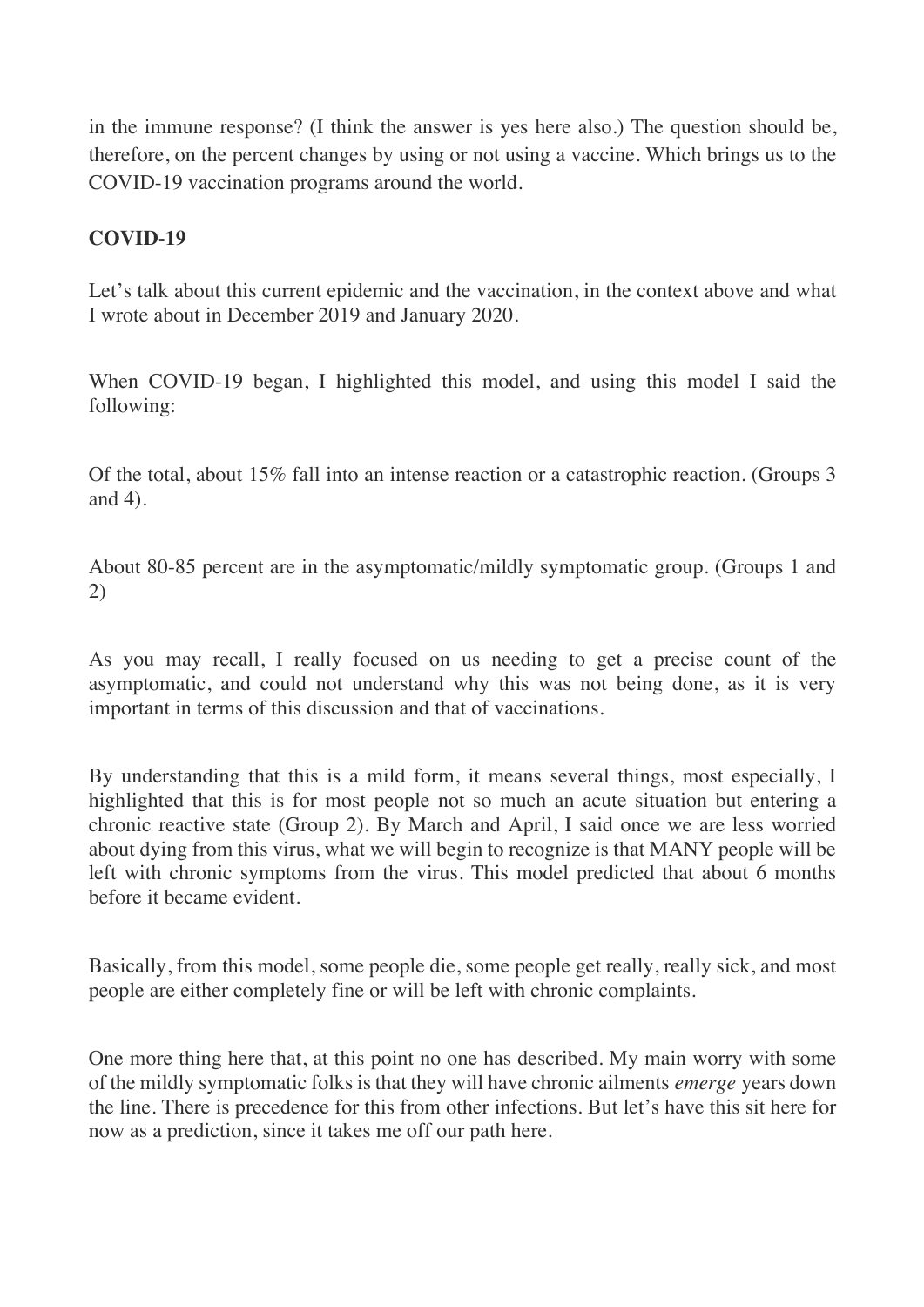But here are the vaccination programs for COVID-19. What do I expect to see? Simply, many, most, of people will get the vaccine and it will not be a big deal. Some will get really sick and recover and be fine. A very few are likely to get really sick, and may die. And, oddly, some will have a curative response to autoimmune disease that they had previously.

The question for me is not if this is the case. The question, again, is the percents. Remember, you are in the midst of an epidemic. You cannot look at the vaccine without considering the context that you are living in. Today. What we can say about the vaccine and the supporting is that the overall effect seems to be that there is less mortality and less severity in those that were vaccinated versus those that were not. Or put it another way, I have heard of the possibility that several people have died after taking the vaccine. And lets say that these 3 or 5 or 10 or even 100 died from the vaccine. I am not saying they did, I am just trying to make a point here. During the same time, many, many thousands of others died from the virus. So, for example, 1 died from the vaccine versus 1,000 dying from the virus. I am not saying these are the actual numbers, but just to make the point that over this past month where we have had potentially a handful of truly tragic events with the vaccine, we have had tens of thousands dying from the virus during the same time. Receiving an email that a tragic event happened is extremely sad but compare it to the folks that did not get it, and you can see the fuller context.

Relatedly, you will hear that this vaccine may cause autoimmune diseases. And without arguing the point at all, let me grant you that this is true. But while this is debated as a terrifying potential from the vaccine, what is absolutely NOT debated, at all, is that the virus *itself* causes immune mediated illnesses over and over. In large numbers. And if the burgeoning legions of long-haulers is an indication, for some people these responses will be long lasting. So again, looking at the full situation should help us understand why and where people are sort of skewing the information, by omitting the fuller story.

The main question you should ask yourself is, is the vaccine changing my percent likelihood of survival. And from that point of view, if you only compare vaccine versus no vaccine, then I think it becomes pretty clear that all things being equal there is less severe harm by vaccinating, versus not vaccinating. Less mortality, and less severe states. (Mind you, here I am only discussing vaccinations, as that is the topic. I have written on the vast array of effective and essential interventions with relationship to both prevention and treatment elsewhere, so will stay on topic here.)

We have also treated these folks with the COVID-19 vaccine reactions, who have luckily responded very well, but that discussion is also for another time.

# **I Need Your Help**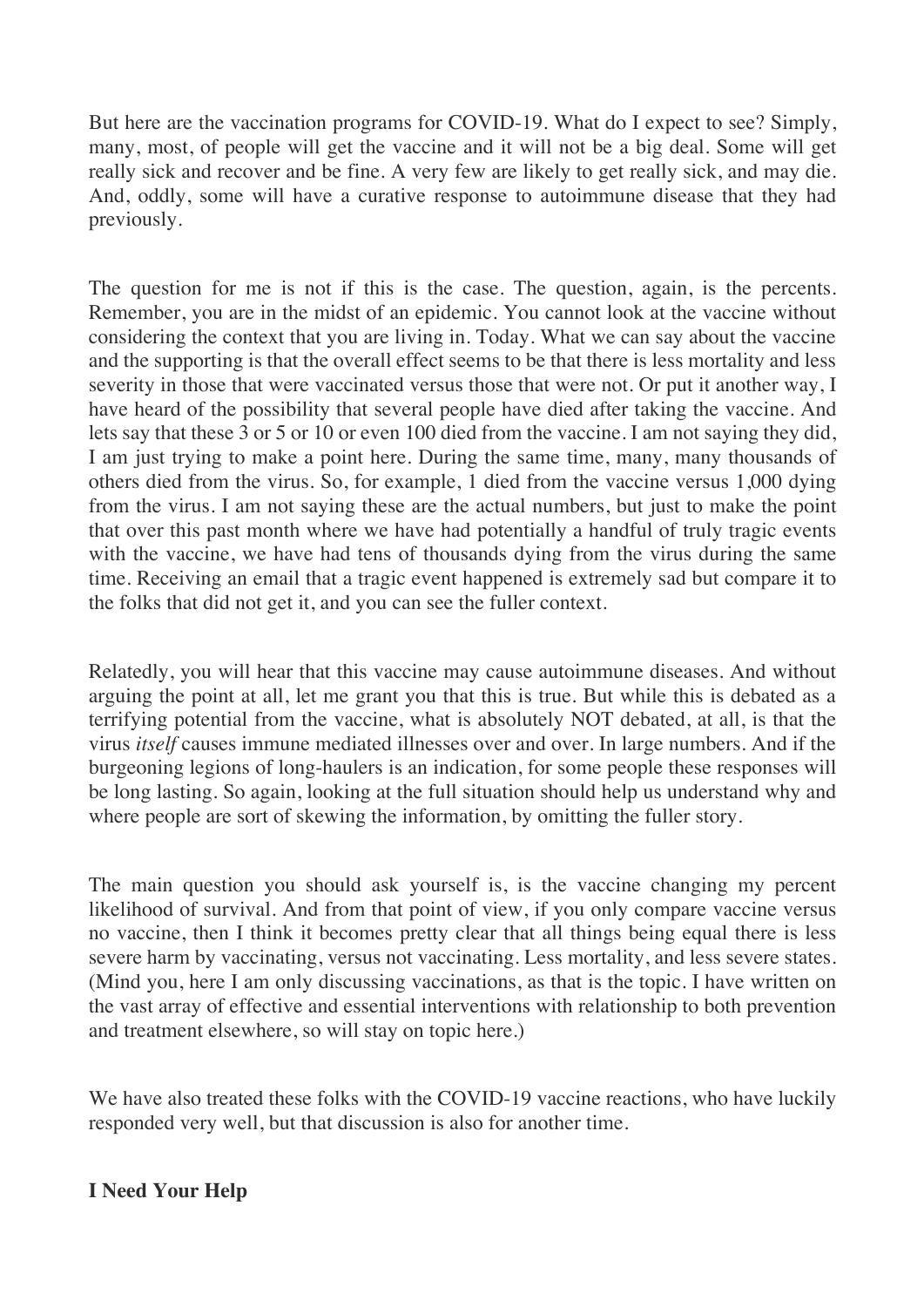The integrative community had a great opportunity to shine early on in this epidemic. Specifically, and as one example, last January through May was the first opportunity in a century that homeopathy could have become a stable part of the healthcare system. That opportunity was wasted.

We now have another, different opportunity in front of us that should not be allowed to pass us by, over the next 5 months, to salvage some small part of this. Please do not let this one go as well. We have been dealing with the vaccines and the side effects for a while now, as soon as they became available we began to work with this folks. I am not blind to what is occurring but place it in context.

Here are specific suggestions to help us further our understanding of individual response (to both pathogens and vaccines) and to help inform real-time essential research on the topic.

- 1. Every single person should get tested for the virus before they get vaccinated. Why? From my model, if they are already dealing with the virus acutely, at present, getting a vaccine is potentially going to be really difficult for them since they are already dealing with a stress. Whoever, you are, and whatever community you are part of, this should become a demand of basic process. At this point in late January 2021, one simply gets a fever check and then if afebrile, the vaccine. This needs to change as a process, but if that can not happen, at the very least ask your patients to have COVID-19 tests before getting vaccinated. We have seen people who were vaccinated while ill with COVID-19 and went from being asymptomatic to severely symptomatic. In other words, they went from Group 1 or 2 to Group 3 and 4. This is easy to avoid by just getting tested beforehand. Remember my point about Group 4, that you do not want to get vaccinated while your immune system is already in the midst of a fight.
- 2. There should be a demand for COVID-19 testing to become quantitative rather than dichotomous yes/no. Here is the reason why. Some people had COVID-19. And the current question is whether they should get vaccinated or not. The answer at this moment from the vaccine makers and medical community is a bit lame. It is something like this, "we know that if you had COVID-19 your antibodies are likely to last for, on average, 6 months, and then they wane so they don't really last, and therefore you should get vaccinated." But when we ask how long will the vaccine last, they say they do not know. Which is odd juxtaposing these two answers. (Personally, I think the vaccines will last 1-3 years, but that is based solely on a clinical hunch.) The actual solution is really to test quantitatively so that we have a sense of the antibody count. And my suggestion, from the above discussion, is if the antibody count is high, then postpone the vaccination, and if the antibody count is low then vaccinate as others. At least this will give us the clear information as to how different people respond to the vaccine, discovering latent subclasses.
- 3. Getting vaccinated is not the endpoint when talking about vaccinations. We should test everyone who takes a vaccinate, as there will ABSOLUTELY be many people who got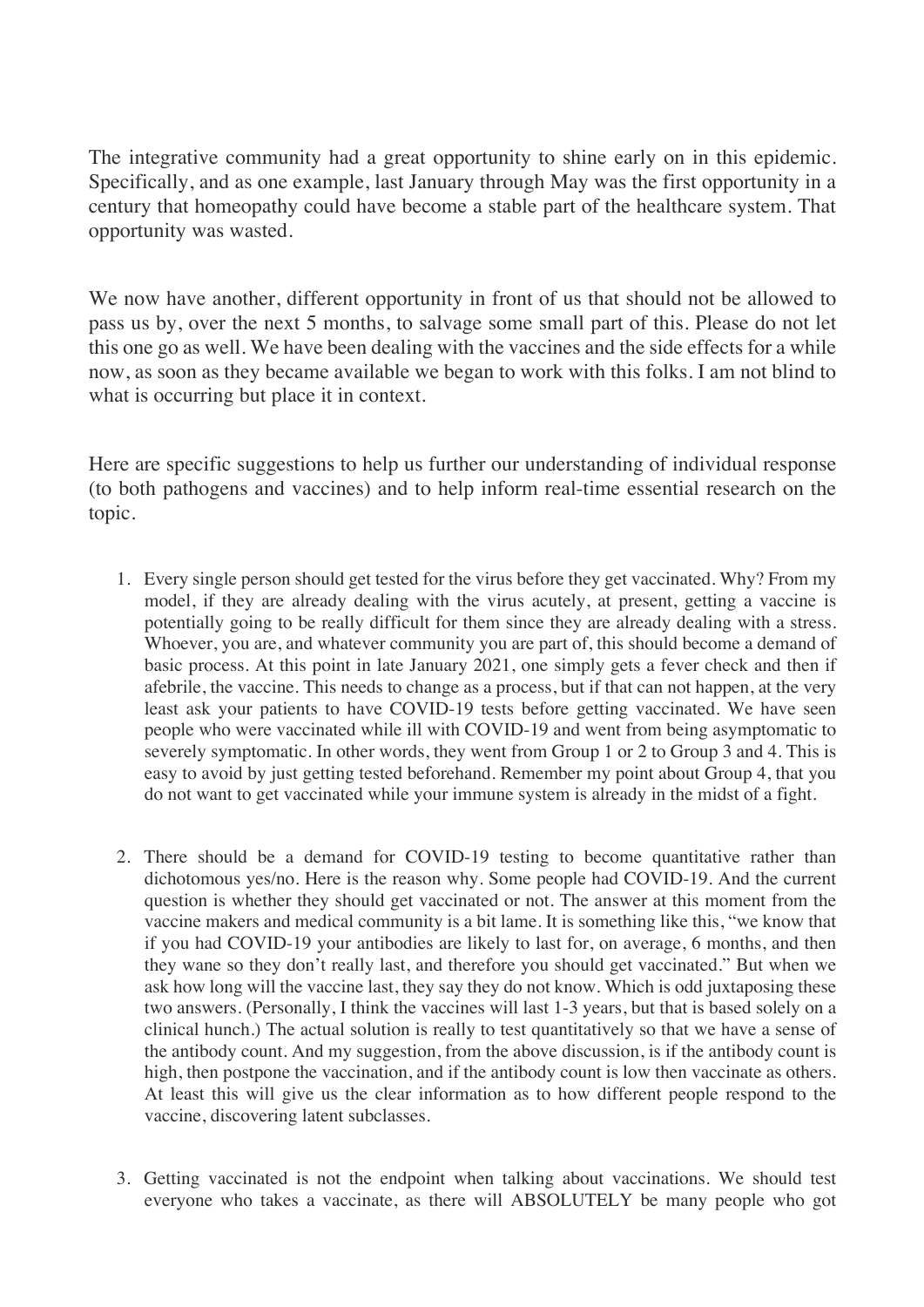vaccinated and do not develop antibodies (as in my Group 1, above). It could be that these folks are not sensitive to the virus or the vaccine. But just because you get vaccinated does not really mean much. It is the response that we care about.

- 4. As I mentioned before, pregnancy is a tricky time with vaccinations. Since I published that concern, the WHO has come out with a suggestion of not vaccinating pregnant women, at least with the mRNA vaccines. But the natural question that follows is who is pregnant? In other words, female bodied individuals who are of childbearing age and are sexually active with male bodied individuals should probably take a pregnancy test before getting vaccinated.
- 5. (This one I have been waiting for, for 35 years). Maybe this is the most important one for me personally. As many of you know, my practice had been filled with patients that were vaccine damaged, and who were compensated by the National Vaccine Injury Compensation Program. In other words, there was no debate on this. The question for many of us is, what part of the vaccine caused the damage. This question could not be answered in the climate of 'vaccines are good/vaccines are bad' dichotomy. Similarly, the question of do vaccines have us trade off acute severe disease for more chronic disease, could also not be answered for the same reasons. While I asked these questions, it cost too much money and it was hard to capture the attention of researchers to find the answers.

But this next 5 months is perhaps the only time in our lifetimes that we can actually do the research to find answers and therefore be better able to protect our patients and our families and get some help on how to better fix what gets broken. This is because of the sheer number of patients who will be vaccinated with a new vaccine for a new disease in a short window of time. How can we best do this? There are many pathways open just now. For example, one is through the autoimmune disorder community. I described a study and now it is actually starting. Simply, there is a question whether COVID-19 vaccine might harm those with autoimmune disease. The answer is coming in the form of studies that will look not just at the antibody response but at many other immune components, looking at them, before and after the vaccination.

In other words, we already know the antibody response part. But what is important is to see what happens to the rest of the immune system. If we see harm in the changes, it may go a long way to explain why some get vaccinated and develop chronic disease. It will be a sort of proof, and then we can have a mature discussion of risks/benefits and other options, and so forth.

Let me say this one more time, in a slightly different way. Clinical trial cost money which we do not have, but these new studies are funded. And clinical trials need trialists which have shied away from this topic but they are here now, and clinical trials need volunteers but recruitment and retention is always a problem. We are about to have hundreds of millions of folks vaccinated for the first time with a new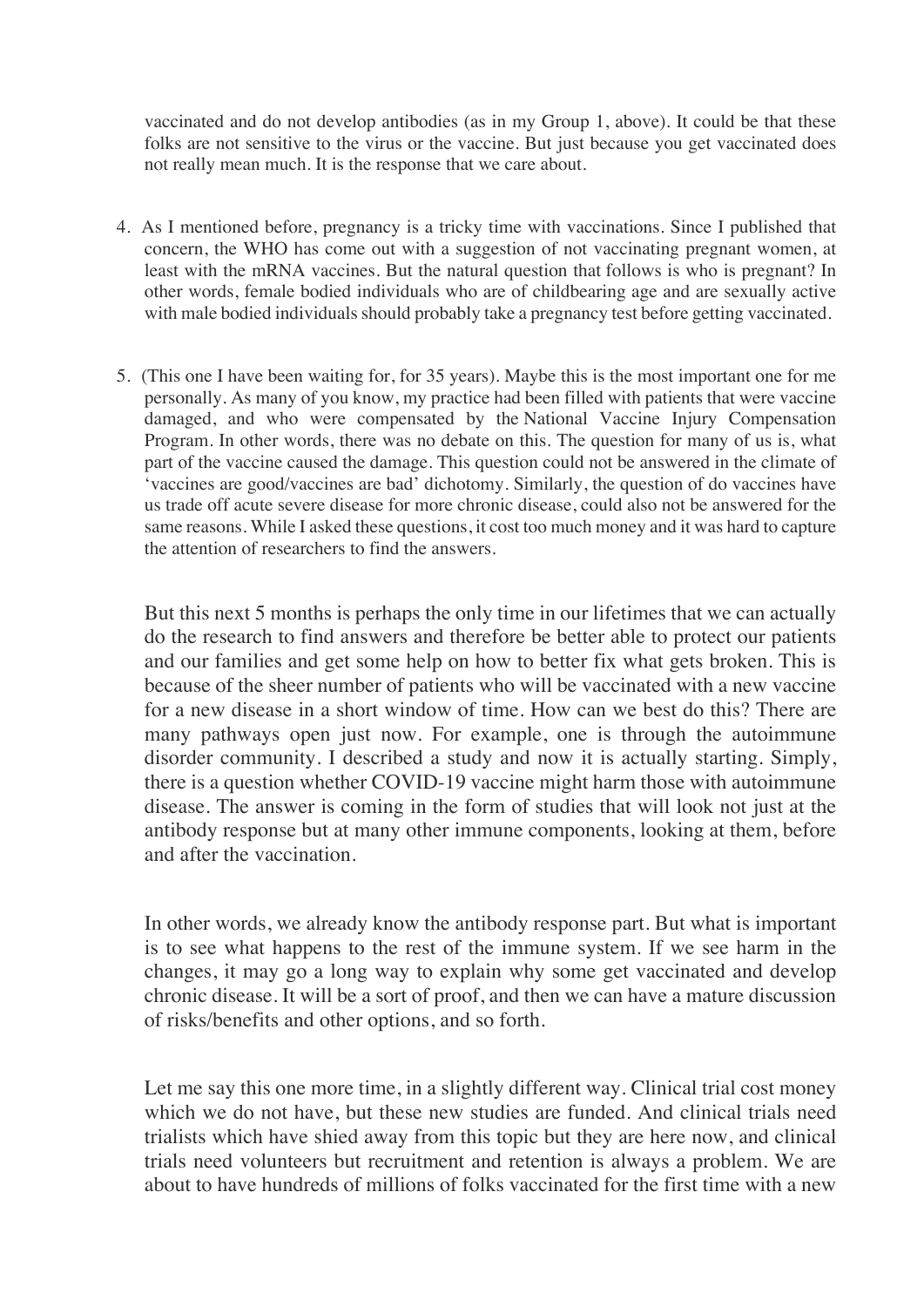vaccine. Using these studies, I believe we can figure out, for the first time, immunologically, what went wrong with our kids, and then hopefully how to prevent and fix it. Please. Help me here. Continuing the harp on the vaccine are good/bad will let this time pass, and it will not come back. Anyone that can push their centers to conduct these sorts of trials would benefit us way beyond this virus, as it will lead to further general understanding of vaccinations and immunology and their interplay. Please. We only have this 5 months and then the door closes on this for a very long time.

- 6. When this virus started, I began to treat these folks as soon as they arrived. Even though I wrote/taught/conferenced/ etc., many of the integrative/homeopathic conferences could not understand what was happening or what was going to happen and they began hypothesizing about this or that. So while I was working with these patients, it did not matter to their potential reality. Our opportunity to stabilize homeopathy disappeared. We have a very important time now. Right now. We can solve several pressing issues for the public and at the same time help uncover harm that is not necessarily perceived, and in general move the discussion. Help me here.
- 7. For the boards of the different integrative medical communities. Most of them, such as the homeopathic boards, have stayed silent on the topic of vaccination. Even as they write on their chat streams this or that there are few if any position papers on COVID-19 vaccinations, even though their patient and provider communities are clamoring for guidance. They are stymied because they do not have a message that resonates, and so they are sitting it out. May I suggest the following formula:
	- a. I recommended getting this first cycle of the vaccine, but if preferred, rather than staying completely silent, formally recognize that COVID-19 Vaccines exist and here are the different forms.
	- b. It seems as though the vaccines prevent the most severe forms of COVID-19.
	- c. That said, there are many things we do not know such as will the transmission be impacted, will we be able to positively respond to boosters, will we have to get new and continuously changing vaccine as the virus mutates, and what about those people that can not be vaccinated for this or that reason.
	- d. We believe that people should be tested for COVID-19 before receiving vaccinations.
	- e. We believe that there should be a quantitative test as standard.
	- f. We believe that those with a high antibody titre may postpone the vaccine at this time.
	- g. We believe that the vaccine should not be given with other vaccines at this time.
	- h. We believe that testing should be conducted on the general immune components and not just on the antibodies, before and after, and we believe the vaccine makers should pay for this as part of their long term safety studies (FYI, This has never been asked for in any drug trials to date).
	- i. We believe that there needs to be a well-funded Plan B, in case vaccines do not work as intended or are not a great solution. Funding for CAM work should be included, from amongst other places Coronavirus Treatment Acceleration Program (CTAP).